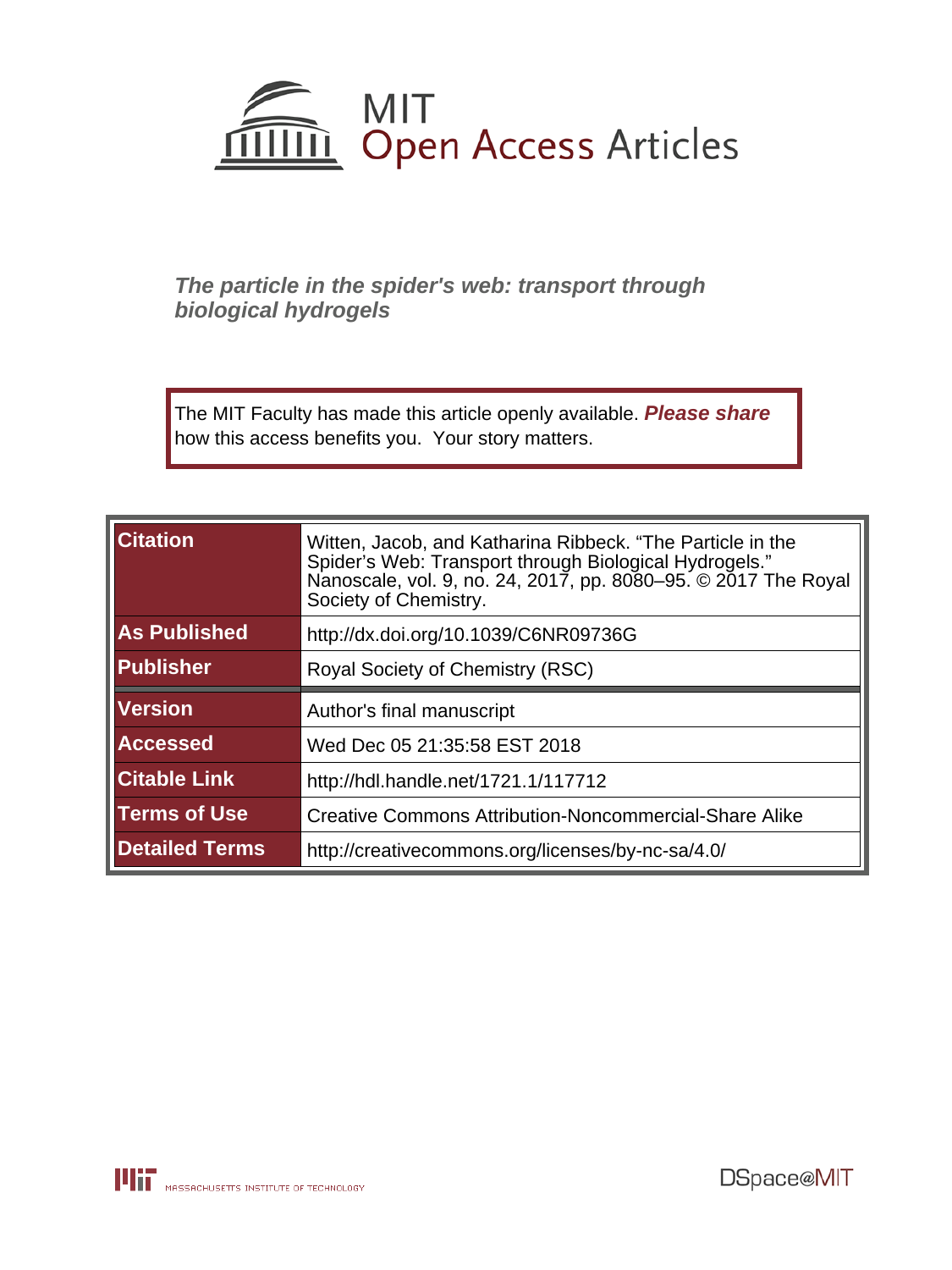

# **HHS Public Access**

Author manuscript Nanoscale. Author manuscript; available in PMC 2018 June 22.

Published in final edited form as:

Nanoscale. 2017 June 22; 9(24): 8080–8095. doi:10.1039/c6nr09736g.

## **The particle in the spider's web: transport through biological hydrogels**

### **Jacob Witten**1,2 and **Katharina Ribbeck**1,a

<sup>1</sup>Department of Biological Engineering, Massachusetts Institute of Technology, Cambridge, MA 02139

<sup>2</sup>Computational and Systems Biology Initiative, Massachusetts Institute of Technology, Cambridge, MA 02139

### **Abstract**

Biological hydrogels such as mucus, extracellular matrix, biofilms, and the nuclear pore have diverse functions and compositions, but all act as selectively permeable barriers to the diffusion of particles. Each barrier has a crosslinked polymeric mesh that blocks penetration of large particles such as pathogens, nanotherapeutics, or macromolecules. These polymeric meshes also employ interactive filtering, in which affinity between solutes and the gel matrix controls permeability. Interactive filtering affects the transport of particles of all sizes including peptides, antibiotics, and nanoparticles and in many cases this filtering can be described in terms of the effects of charge and hydrophobicity. The concepts described in this review can guide strategies to exploit or overcome gel barriers, particularly for applications in diagnostics, pharmacology, biomaterials, and drug delivery.

### **Graphical abstract**

Transport through biological hydrogels is an important biological process and of fundamental importance for drug delivery.



### **1. Introduction: hydrogels are ubiquitous selective barriers in biology**

Biological hydrogels, which are composed of hydrated polymer networks, are found throughout every domain of life. For example, both archaea<sup>1</sup> and bacteria can form biofilms, or microbial aggregates surrounded by secreted extracellular polymeric substances (EPS) that act as a protective barrier and create microenvironments within which microbes thrive and adapt to harsh conditions.<sup>2,3</sup> In eukaryotes, hydrogels have evolved to fulfill an

<sup>&</sup>lt;sup>a</sup>Corresponding author: Katharina Ribbeck, ribbeck@mit.edu, Telephone:  $+1$  (617) 715-4575, MIT, Department of Biological Engineering, 77 Massachusetts Avenue, Rm. 56-341, Cambridge, MA 02139, USA.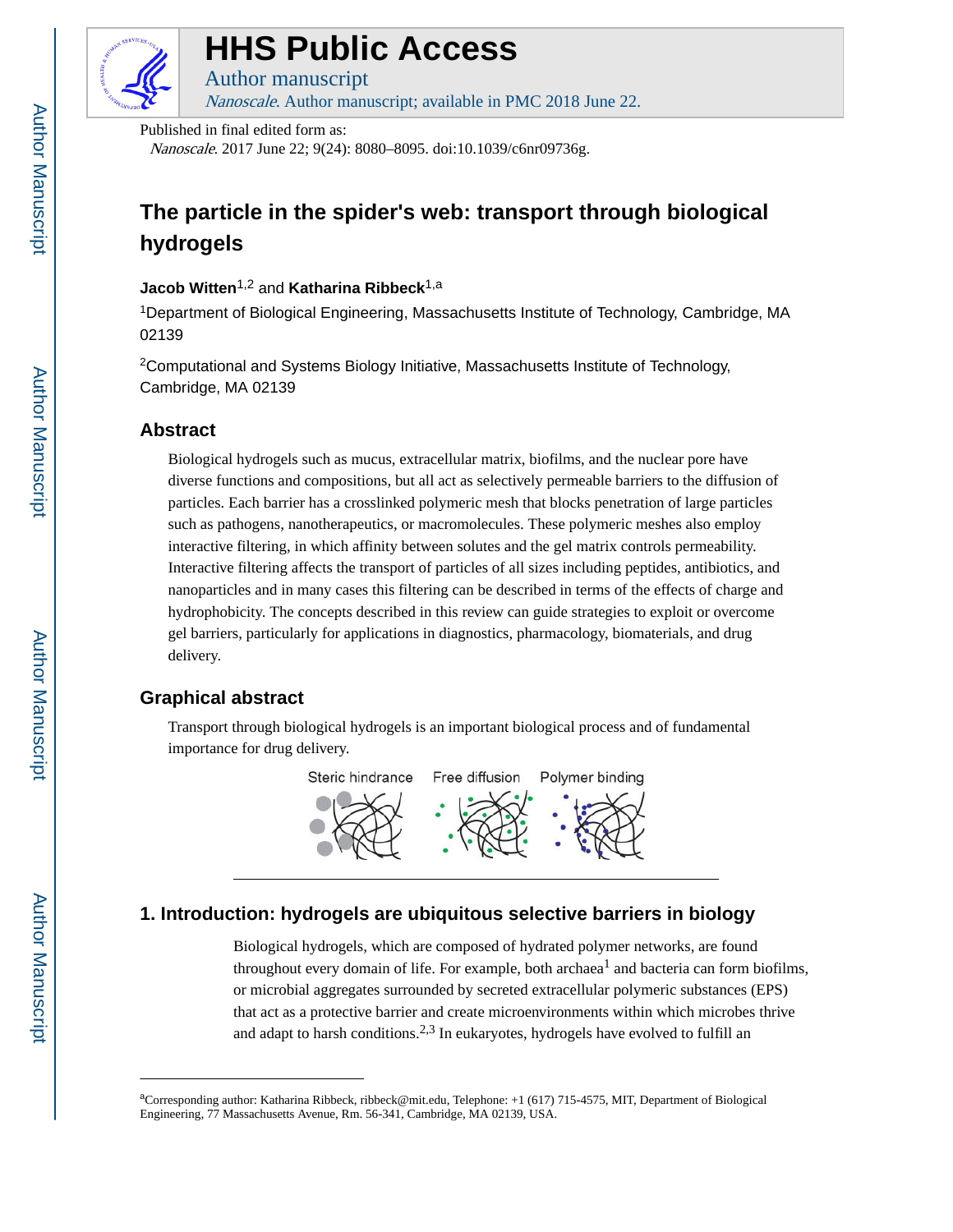astonishingly diverse set of functions. For example, the nuclear pore is a barrier formed from crosslinked intrinsically disordered proteins called nucleoporins, which control the passage of macromolecules between the nucleus and the cytoplasm.4,5 One of the largest hydrogels in the body is the mucus gel (Fig. 1a) that lines all wet epithelia and protects the underlying cells against toxins, pollutants, and invading pathogens.<sup>6–10</sup> Another example of a hydrogelbased barrier is the extracellular matrix (ECM) surrounding cells within tissues. ECM provides mechanical stability but also forms a selective barrier that regulates transport of signaling molecules secreted by the cells (Fig. 1b). $11-16$ 

The permeability of biological hydrogels poses a challenge for biomedical development. For example, biofilms are involved in the majority of infections in developed countries; they form on medical implants and wounds, cause middle-ear infections and gingivitis, and more.  $17$  One driver of antibiotic resistance in biofilms is binding of antibiotics to EPS, which sequesters them and/or reduces their penetration into the biofilm. In humans, the ECM is an obstacle to drug delivery, as its mesh prevents large nanoparticles from penetrating deep into tissue or tumors.<sup>18–24</sup> Mucus similarly controls the permeability of nanoparticles,<sup>25,26</sup> but can also limit diffusion of small molecules such as antibiotics.

Biological hydrogels are complex molecular assemblies with context-dependent properties. For biofilm EPS, the structure of the matrix varies widely across species, strains, and environments, complicating the characterization of EPS components. However, biofilm EPS commonly contains extracellular DNA and various types of polysaccharides.<sup>2</sup> One wellstudied biofilm is that formed by *Pseudomonas aeruginosa*, an opportunistic pathogen that can cause biofilm-associated infection in wounds<sup>27</sup> or in the lungs of patients with cystic fibrosis (CF).28 Interestingly, even this single species produces anionic (alginate), cationic  $(Pe)$ ,<sup>29</sup> and neutral  $(Ps)$ <sup>30</sup> polysaccharides in differing amounts depending on context and bacterial strain.<sup>31</sup>

Fibrous structural proteins such as collagens, elastin, fibronectin, and laminins, together provide much of the structural integrity of ECM. ECM also contains high levels of polyanionic glycosaminoglycans (GAGs) and proteoglycans (proteins with densely grafted GAGs) that give ECM a high net negative charge density. Structural components of ECM are covalently crosslinked to varying degrees, regulating matrix stiffness.<sup>11</sup>

In human mucus, the main gel-forming components consist of a family of large, intrinsically disordered secreted glycoproteins called mucins. The main secreted mucins are MUC2, MUC5B, and MUC5AC, although other secreted mucins can be present in smaller amounts as well.<sup>7</sup> Mucins have alternating regions of small, globular hydrophobic domains and highly glycosylated, primarily anionic (due to sialic acid and sulfation) unstructured regions. 7,32,33 Other components of mucus include lipids, soluble proteins and peptides, and nucleic acids.32 Mucus composition can vary depending on disease state, and in this review we highlight CF, a genetic disease in which improper ion balance results in pathologically thick, dehydrated mucus.34 The presence of necrotic neutrophils in CF airways results in high levels of free DNA and actin filaments in lung mucus,<sup>35</sup> increasing the mucus' viscoelasticity<sup>32</sup> and playing important roles in binding to cations. More detailed reviews can be found on composition of biofilms,<sup>2,36</sup> of the ECM,<sup>11,24,37</sup> and of mucus.<sup>6,7,32,38,39</sup>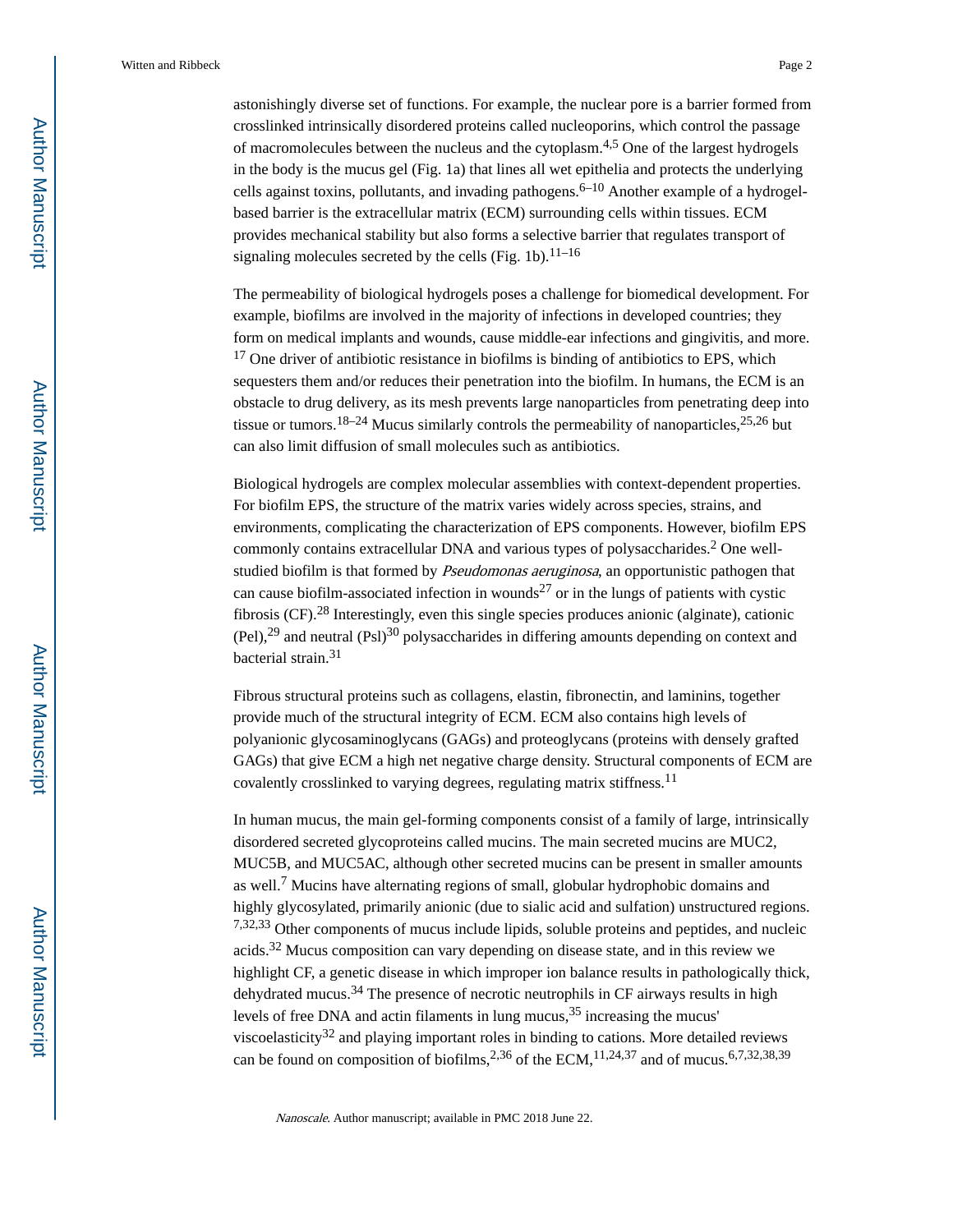While biological hydrogels are distinct in terms of their locations and molecular compositions, they share certain common principles that govern selective filtration. The goal of this review is to address the general principles that apply to the permeability of many types of biological hydrogels.

Broadly speaking, the transport of a solute through a gel is controlled by the solute's size, its interactions with the components of the gel, or a combination of the two (Fig. 2).<sup>40</sup> Size, or steric, filtering is a universal feature of biological gels, which have a polymeric mesh size that constrains the diffusion of large particles (Fig. 2a). Pure steric filtering is an important component of hydrogel selectivity, but it is also crude because it only selects based on one parameter. Filtering based on chemical interactions between solutes and gel components is also a common feature of biological gels. Depending on their chemistry, the gel components interact with solutes across gradients of chemical properties including charge and hydrophobicity, thereby differentially affecting diffusion.<sup>40</sup> A lack of interactions enables unhindered diffusion (Fig. 2b), while certain weak and diffuse solute-gel interactions can facilitate penetration of the solute into the gel without slowing transport (Fig. 2c). Binding to hydrogels, on the other hand, reduces effective solute diffusivity and hinders penetration (Fig. 2d). In drug delivery applications, facilitated transport and reduced effective diffusivity from binding can be combined to optimize drug delivery.  $21,41$ 

### **2. Size-dependent filtration**

### **2.1 Length scales and hydrogel mesh**

Size effects are important for the transport of viruses, bacteria, eukaryotic cells, particulate pollutants, nanoparticles, and any other particle on the same length scale as the gel mesh. In this section, we discuss size filtering while assuming that all particles are inert to (do not interact with) gel components. To a first approximation, steric interactions are quite simple, corresponding in the macroscopic world to the fact that an elephant, but not a fly, can be stopped by a chain-link fence, while a tennis ball can pass through with some prodding.

In biological hydrogels, the microscopic mesh is formed by entangled and crosslinked polymers. The distance between adjacent links in the chain-link fence corresponds to the mesh size; objects much smaller than the mesh size diffuse at a rate corresponding to the viscosity of the interstitial fluid (the fluid between fibers; Fig. 3a), objects on the order of the mesh size are obstructed but not completely stopped (Fig. 3b), and objects much larger than the mesh size are trapped (Fig. 3c). This steric barrier is important for mucus because it blocks and/or traps large pollutants and potential pathogens, thus allowing some mechanism, such as mucociliary clearance, to clear the invading particle before it can reach the epithelium.<sup>8</sup> Mesh size is also an important consideration for nanoparticle design, as it sets a maximum possible size for a nanoparticle that must penetrate a hydrogel barrier. The mesh sizes of mucus, biofilm EPS, and ECM vary and are on the order of 10-1000nm. 19,20,23,24,42–46 Note that measurements of mesh size may be incorrect if the particles used to probe the mesh size interact with the gel; $^{47}$  we discuss adhesive interactions in detail in Section 4. The nuclear pore is filled with intrinsically disordered proteins called nucleoporins that form a mesh with a mesh size ∼2.5-5 nm in size that excludes proteins and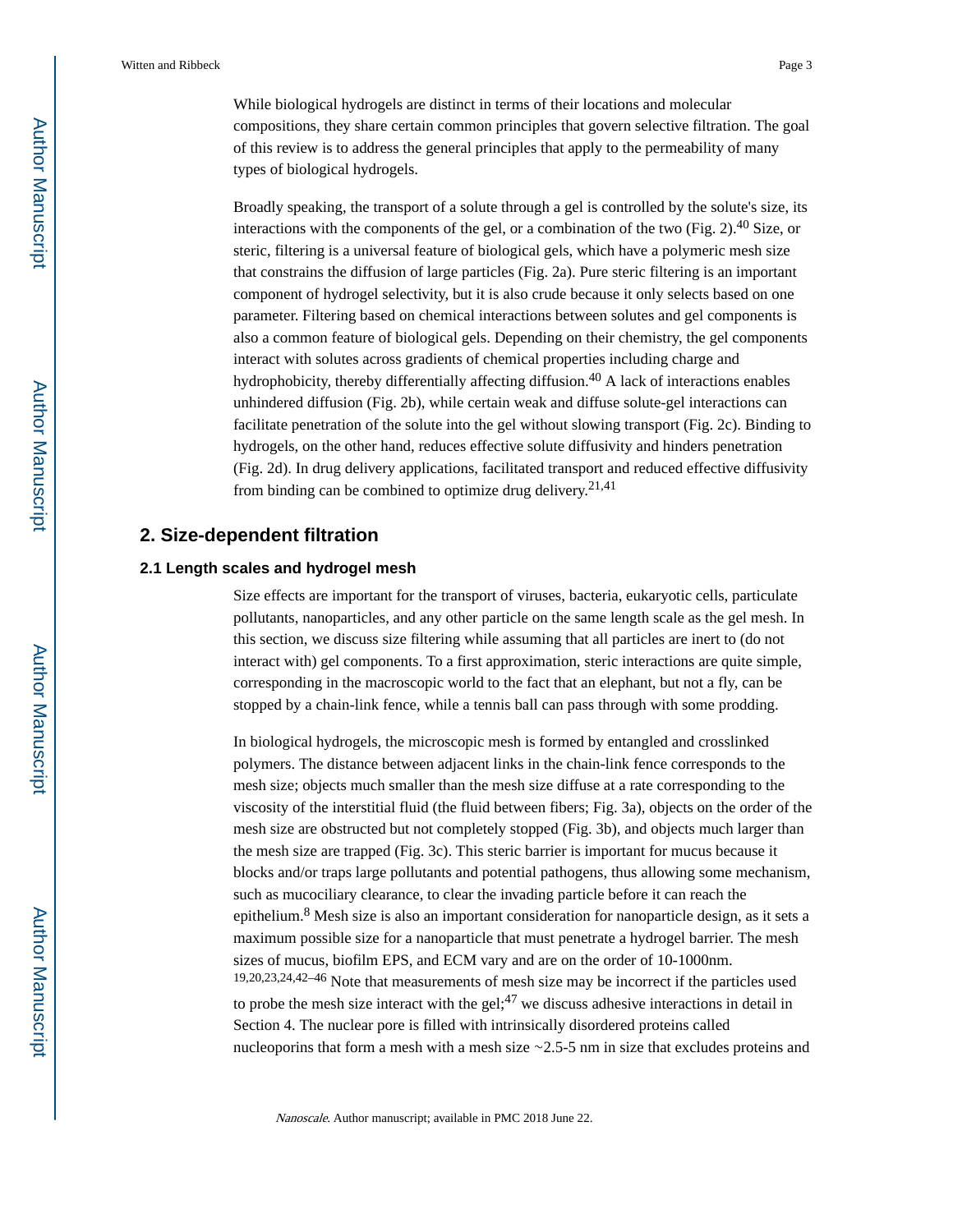protein complexes larger than 30-100 kDa, unless they are chaperoned by a nuclear transport receptor (NTR). $48,49$ 

Note that biological gels are often heterogeneous, with a distribution of mesh sizes. For example, some biofilms contain channels that allow efficient passage of large particles to cells deep in the biofilm.46,50 In mucus, nanoparticles often show a broad diffusivity distribution in particle tracking experiments, suggesting that some nanoparticles are trapped while others diffuse nearly freely.<sup>32,45,51</sup> One important question is whether the regions that allow free diffusion are connected enough to allow efficient penetration through macroscopic mucus layers, or whether these regions are simply large water-filled pores surrounded by impassable polymeric barriers. Answers to this question are somewhat conflicting, but overall it appears that mucoinert particles pass through macroscopic mucus barriers.52–54

On a related note, collagen fibrils in ECM are often aligned with each other; this directionality of the mesh drives anisotropic diffusion behavior that may be important for transport in ECM.55,56 The importance of diffusion anisotropy is unclear in other gels, although filamentous bacteriophage can drive liquid crystallization of  $P$ . aeruginosa biofilms, suggesting the potential for anisotropic transport in that context.<sup>57</sup> Finally, in contrast to a chain-link fence, in gels thermal motion and structural dynamics play a role in controlling transport.58 Gel polymers and physical crosslinks constantly rearrange, with local deformations allowing large particles to escape steric barriers and caging effects.<sup>59–63</sup>

#### **2.2 Modulation of gel structure by transporting particles**

The transport of a particle through a gel may also be promoted by the solute directly interfering with the gel's component polymers or crosslinks, thus changing the mesh size. For example, attaching the mucolytic protein papain to nanoparticle surfaces somewhat enhanced penetration of the nanoparticles through intestinal mucus (Fig. 3d).<sup>64,65</sup> Treatment of CF lung mucus with N-acetyl cysteine, a disulfide bonding reducer, likewise facilitated transport by increasing the mesh size,<sup>66</sup> although surprisingly treatment with recombinant DNase (used in CF to degrade DNA in mucus) did not improve transport.<sup>67</sup> An elegant example of crosslink interference may occur in the nuclear pore (discussed in detail in Section 5), in which transporters reversibly disrupt physical crosslinks, allowing fast transport and rapid self-healing of the pore structure (Fig. 3e).68 This mechanism of reversibly disrupting physical crosslinks has not, to our knowledge, been found in any other biological system, but it presents an intriguing mechanism for biology and engineering applications. Finally, mucin-binding particles may sequester mucin strands, reducing the concentration of gel strands elsewhere in the gel. This reduction increases the effective mesh size and thus enhances transport of other, non-mucin binding nanoparticles. $69,70$ 

Living cells also modulate gel structure as they move. Many types of human cells degrade and/or secrete various ECM elements in tightly regulated ways, with degradation sometimes necessary for cell motility.71 Improper regulation of ECM structure, including overexpression of ECM-degrading matrix metalloproteinases or the collagen crosslinking factor LOX, has been associated with numerous types of cancer.<sup>37</sup> Similarly, biofilm EPS is constantly remodeled by bacteria.<sup>42</sup> Bacterial motion disrupts the gel structure,<sup>72</sup> while lytic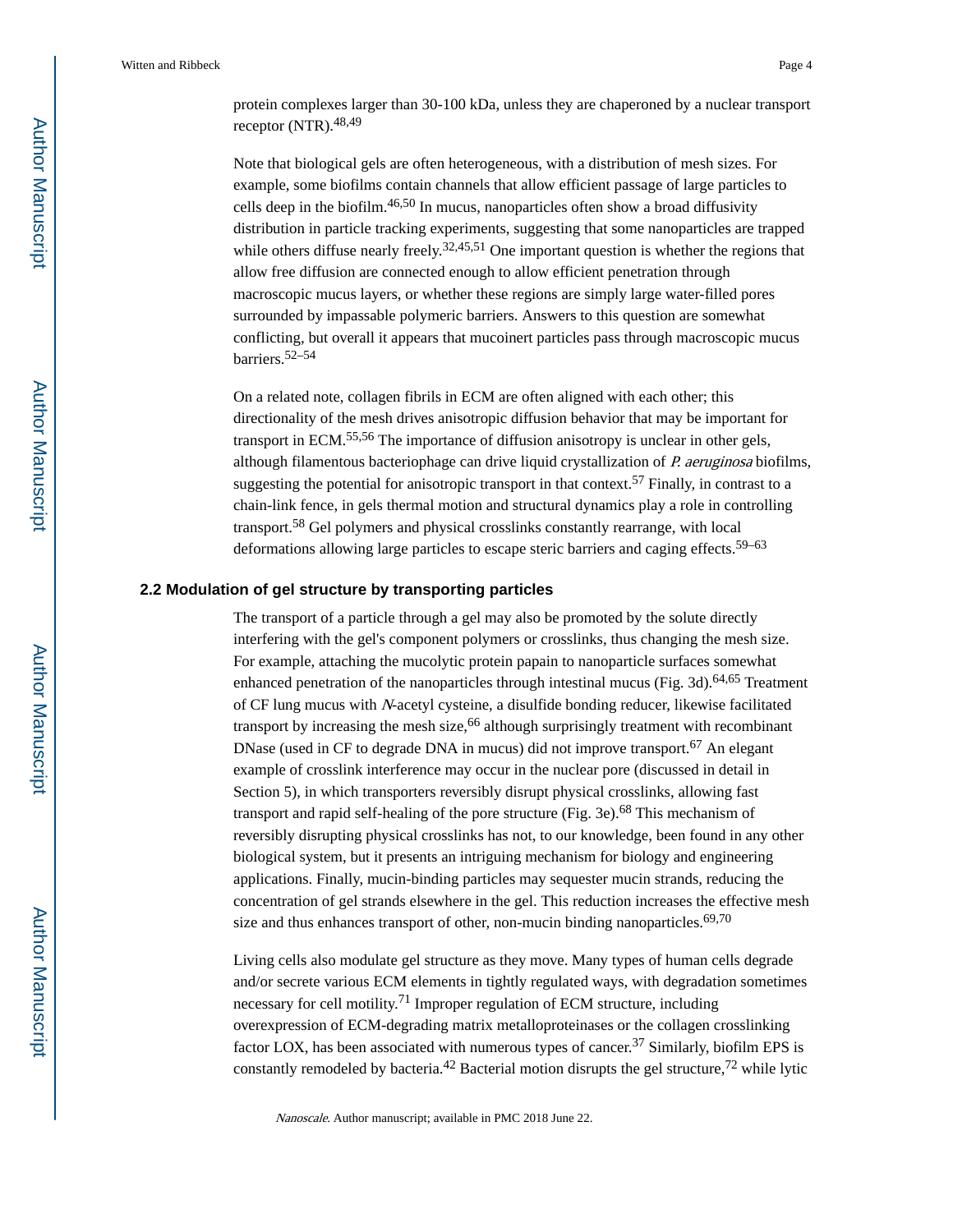enzymes such as alginate lyase are both used by bacteria and have potential as anti-biofilm treatments.<sup>73,74</sup> The stomach pathogen *Helicobacter pylori* has also been shown to facilitate its motion by secreting high levels of ammonia into stomach mucus; the local increase in pH deprotonates carboxylic acid groups in mucin, which reduces intermolecular hydrogen bonding and hydrophobic interactions while increasing electrostatic repulsion between mucin strands. H. pylori is able to easily swim through this locally weakened gel.<sup>75</sup>

### **2.3 Techniques to analyze particle transport**

Experimental assays of particle transport generally require the particles to be fluorescently labeled or radiolabeled. From there, one common technique to measure transport is direct visualization of bulk particle transport into or through a gel, followed by qualitative analysis<sup>76</sup> or quantitative fitting of concentration timecourses or spatial profiles as the particles penetrate the gel.<sup>77,78</sup> Bulk transport visualization methods are simple and easily visualized, but they are generally unable to measure heterogeneity or other structural details. Two related techniques for analyzing particle transport in gels are fluorescence recovery after photobleaching (FRAP) and fluorescence correlation spectroscopy (FCS).<sup>55,79</sup> In FRAP and FCS, the gel is pre-incubated with fluorescently labeled particles. In FRAP, a region of the gel is photobleached and the recovery of fluorescence in the bleached spot is fit to models that calculate diffusion parameters.<sup>80</sup> In FCS, the fluorescence autocorrelation function within a small gel region is measured and fit.<sup>79</sup> With FRAP and FCS, observing and fitting parameters for subdiffusion may be possible using appropriate fitting procedures. <sup>81-84</sup> Subdiffusion refers to diffusion behavior in which the mean squared displacement of individual particles scales with  $t^a$  for  $a<1$ , rather than with  $t^1$  as in standard diffusion; subdiffusion or transient subdiffusion is commonly observed in gel transport studies and can impact important parameters such as passage time through a gel. $85,86$ 

An alternative to bulk transport analysis is single particle tracking (SPT), in which the thermal motion of individual particles is recorded and analyzed.87 SPT easily identifies both subdiffusion and heterogeneity in gel samples, which is useful for identifying subpopulations of particles that diffuse relatively unhindered.<sup>32</sup> This technique's main weakness is that diffusion out of a microscope's focal plane renders it difficult to track individual particles over tens of microns, which means that unlike in bulk diffusion or FRAP experiments, direct measurements of penetration through physiologically sized gels is not feasible.<sup>54</sup>

Finally, nanoparticle dispersal has been imaged *in vivo* for a variety of mucus systems as well as brain ECM. These assays do not provide quantitative measurements of diffusion parameters, but nonetheless serve as a valuable bridge between in vitro studies and translation to the clinic.47,52,88,89

### **3. Interactive filters**

### **3.1 Overview: effects of chemical interactions on gel penetration and retention**

Biological hydrogels selectively interact with foreign particles based on the solutes' chemical properties. These interactions often lead to reversible binding, which may be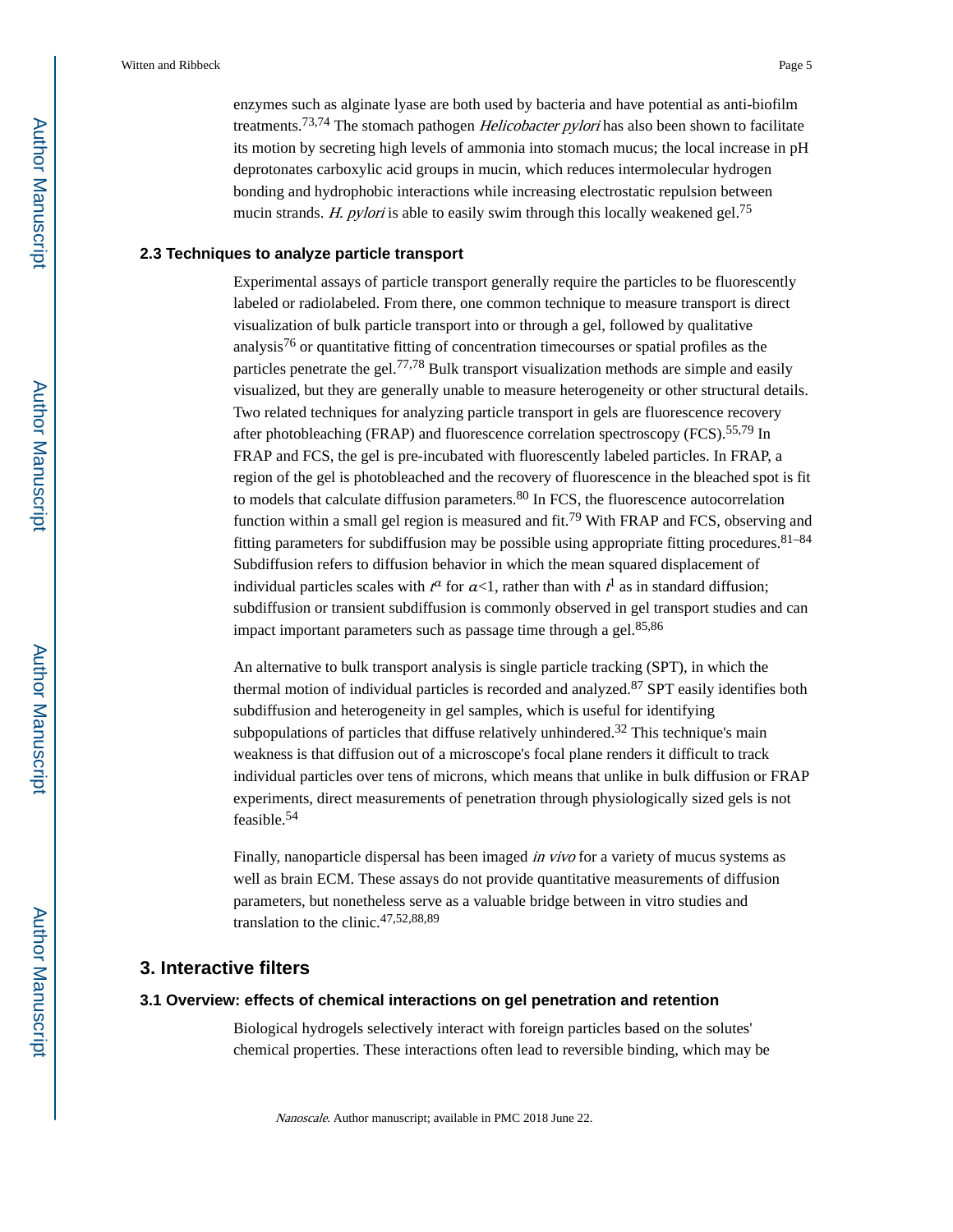desirable, undesirable, or neutral depending on context. Since reversible binding improves retention within a gel, it may enable longer drug action, as in mucoadhesive drug delivery systems.<sup>9,90</sup> Similarly, binding of native immune factors to cervical mucus may promote their retention at high concentration and prevent microbial penetration through the cervical mucus plug during pregnancy, which could lead to intrauterine infection and preterm labor.<sup>39</sup> On the other hand, reduced diffusivity may slow the penetration of a gel (Fig. 2d), impacting the oral bioavailability of drugs or microbial killing by antibiotics. Similarly, binding can sequester a molecule and decrease its effective concentration. Finally, diffusivity could simply be a tunable regulatory parameter, neither intrinsically "good" nor "bad." Whatever the effect of gel binding, unlocking the forces underlying it is crucial to understanding the function of native systems and optimizing drug function.

As with nanoparticles, bulk diffusion assays, FRAP, and FCS are commonly used to measure the diffusion coefficients of small solutes such as drugs and proteins.<sup>46,91,92</sup> SPT is more difficult for smaller solutes because of the difficulty inherent in resolving individual molecules with fluorescence microscopy; this technique is rarely if ever used to study diffusion of proteins or smaller molecules in gels.

To clarify what exactly is meant by slowing solute penetration and improving retention, we briefly present the standard model for diffusion of a solute with first-order reversible binding to a gel. Under the assumptions that 1) binding and unbinding are fast, such that the solute reaches local equilibrium between bound and free states at each point, 2) bound solute is immobile, 3) binding sites within the gel are far from saturated, and 4) binding to the gel does not disrupt gel structure, we can define the *effective* diffusivity  $D_{\text{eff}}$  as:

$$
D_{\text{eff}} = D_F (1 + N_T / K_D)^{-1} \quad (1)
$$

where  $D<sub>F</sub>$  is the diffusion coefficient of the free solute in the gel (which may be lower than the diffusivity in water, due to steric constrains or increased interstitial fluid viscosity),  $N_T$  is the total binding site density in the gel, and  $K<sub>D</sub>$  is the dissociation constant.

The timescale for a solute to penetrate a gel (or equivalently, the timescale of escape from a gel)  $\tau_{lag}$  is related to the  $D_{eff}$ by:

$$
\tau_{lag} \sim L^2/D_{\text{eff}} \quad (2)
$$

where  $L$  is the length scale of the gel. These two equations show how increasing solute-gel binding strength or gel binding site density increases  $\tau_{lag}$ , thus slowing penetration or improving retention.77 Fig. 4a shows this effect in action, as the penetration of tobramycin (an aminoglycoside antibiotic) into a  $P$  aeruginosa biofilm is hindered by binding of tobramycin to biofilm components.<sup>76</sup>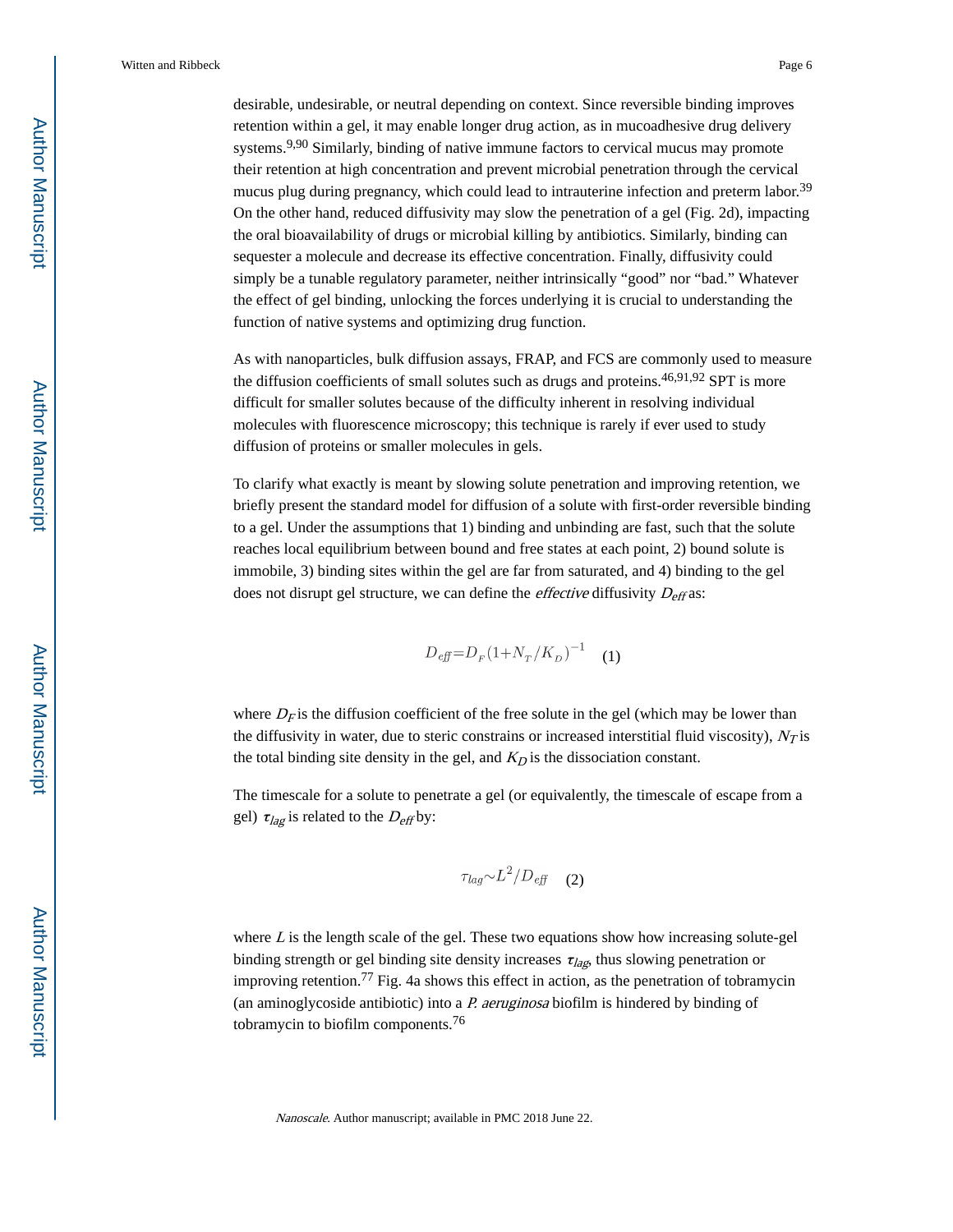Given these results, it is no surprise that specific protein-ligand interactions are commonly exploited to regulate transport and retention within a gel, often for protective purposes or to control signaling.12,93 For example, sialic acid-terminated O-linked oligosaccharide chains on secreted mucin molecules, particularly Muc5AC, act as decoy receptors for sialic acid targeting bacteria and viruses, including the influenza virus.<sup>94</sup> This interaction slows penetration of sialic acid targeting bacteria and viruses through the mucus layer to the vulnerable epithelium<sup>95,96</sup> and competitively inhibits binding to cell-associated sialic acid.<sup>94</sup> A mouse model with lung Muc5AC overexpression has increased resistance to influenza, illustrating this protective function of lung mucus.<sup>97</sup> In the ECM, binding of insulin-like growth factor (IGF) to IGF binding proteins limits IGF transport, thus helping to regulate intercellular signaling.<sup>13</sup> Sequestration of transforming growth factor-β in the ECM is another well-studied case showing the importance of binding to the gel matrix.<sup>98,99</sup> In addition to non-covalent protein-ligand interactions, covalent linkage to biological hydrogels is also possible; for example, certain mucoadhesive formulations use free thiol groups to form disulfide bonds to mucin.<sup>100</sup>

While Equations 1 and 2 describe the simplest effects of gel binding, interesting cases arise when the assumptions are violated. For example, saturation of gel binding sites results in enhanced penetration because there are fewer binding sites available per solute molecule to arrest diffusion.<sup>76</sup> In another example, Braga et al. showed that if bound solute is mobile with diffusivity  $D_B$  but the other assumptions hold, (we have changed the notation slightly to stay consistent with this review):  $101$ 

$$
D_{\text{eff}} = (1 - f)D_F + f D_B \quad (3)
$$

where  $f$  is the fraction of time a solute is bound (or equivalently, the equilibrium bound fraction of solute at equilibrium). It can be shown that  $f = N_T/(N_T+K_D)$ , so we recover Equation 1 in the limit of immobile bound solute  $(D_B=0)$ . In the opposite limit of  $D_B=D_F$ , penetration is not slowed because  $D_{\text{eff}}$  $D_{\text{F}}$ . In the nuclear pore, the mobility of bound solute may help explain why weak binding of NTRs to nuclear pore components does not arrest passage.102 On the applied side, Fig. 4b shows that penetration of the positively charged protein Avidin into articular cartilage ECM is facilitated by electrostatic interactions (Fig. 4b), potentially allowing Avidin to act as a nanocarrier for osteoarthritis drugs.21,41 We emphasize the dramatic difference between Figures 4a and 4b: while tobramycin and Avidin both electrostatically interact with their respective gels, tobramycin penetration is inhibited with respect to a neutral counterpart, whereas Avidin penetration is facilitated. The difference arises because Avidin-ECM electrostatic interactions do not hinder Avidin diffusion, and in fact these interactions do not constitute binding at all in some sense; Avidin transport is best described using Donnan partitioning analysis.<sup>77,103</sup> Mechanisms of mobility for interacting solutes such as nuclear pore transporters and Avidin are related to the nanoscale energy landscape encountered by the solutes (Fig. 4c and 4d), and are described in Section 3.4.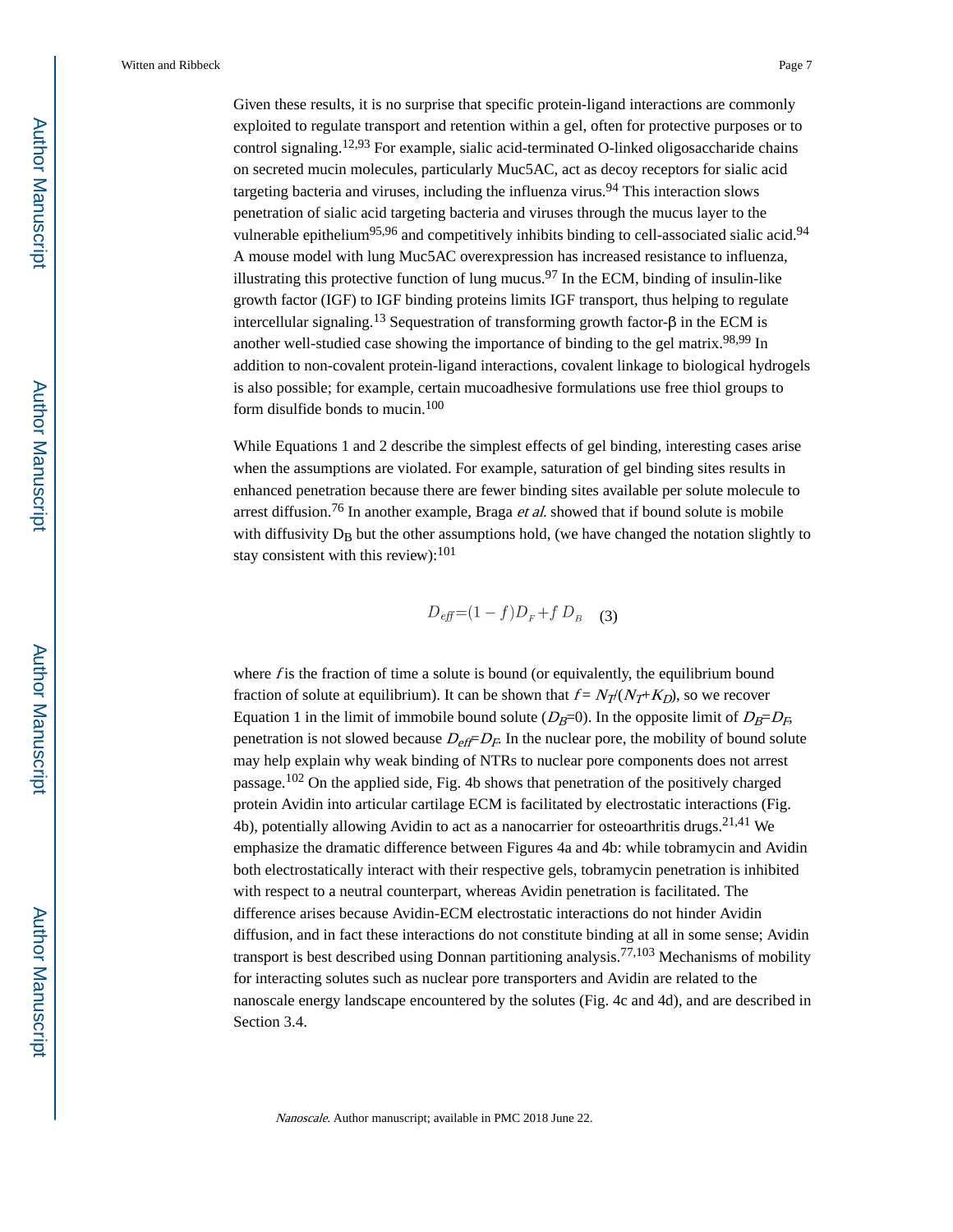Violation of criterion 4, that binding to the gel does not disrupt gel structure, also has interesting effects. For example, high concentrations of tobramycin induce precipitation of alginate gels; this disruption of barrier integrity facilitates tobramycin transport at high

concentrations.79 Also, reversible binding of particles to physical gel crosslinks could disrupt existing crosslinking (Fig. 3e), which could help overcome a steric barrier as discussed in Sections 2.2 and 5.

### **3.2 Biochemistry of reversible binding to the gel matrix**

Reversible binding to biological hydrogels is important for molecules throughout the size spectrum; $92$  even proton transport can be slowed by gastric mucus, which protects epithelial tissue from stomach acid.105 Here, we discuss representative examples that illustrate the importance of various intermolecular forces, as well as several cases showing how modulating gel binding could deliver novel approaches to fighting infections.

The biochemistry underlying reversible binding to gels is difficult to study for several reasons. First, crystal structures of gel components do not usually exist since gel polymers are generally intrinsically disordered. It is also often not obvious to which component(s) of the gel a solute binds, since biological gels contain a complex mix of components.<sup>76</sup> Despite the lack of structural information, existing literature on gel binding and the composition of biological hydrogels yields useful predictions and conclusions about transport in gels; these predictions usually center on how charge and hydrophobicity influence diffusion. Other intermolecular forces such as van der Waals forces and hydrogen bonding are important, but their effect on binding is not easily predictable. In one case, research has shown that hydrogen bonding is important for mucoadhesion of hydrophilic polymers such as poly(acrylic acid).90 In summary, analysis of a molecule's overall chemical properties may predict that the molecule will bind to something within a gel.

An instructive instance in which charge interactions dominate is *P. aeruginosa* lung infections in CF patients, which involve two biological gels: mucus and biofilm EPS. One primary class of antibiotics used to treat *P. aeruginosa* infections, aminoglycosides, are highly positively charged and thus bind to polyanions such as mucins, DNA, and actin, which are present at pathologically high levels in CF respiratory mucus. This binding impedes antibiotic penetration and inhibits activity.<sup>74,106</sup> The P. aeruginosa EPS acts as a second protective barrier for biofilm-associated cells. The EPS also contains DNA and, in the case of mucoid strains, high levels of the polyanionic aminoglycoside-binding alginate, although alginate surprisingly seems to not significantly hinder penetration.<sup>107–109</sup>

Although charge-mediated binding to polyanions is important for aminoglycosides and other cationic antibiotics such as colistin,  $110$  reversible gel binding does not seem to be a major factor in many other antibiotic treatments of biofilms;<sup>111</sup> for example, Fig. 4a shows that ciprofloxacin easily penetrates a model P. aeruginosa biofilm. In addition to slowing antibiotic penetration, biofilms have other resistance mechanisms including slow metabolism and hypoxia in the biofilm interior (which are related to reaction-diffusion dynamics of nutrients and oxygen, emphasizing the broad importance of diffusion in gels), and slowdividing "persister cells."<sup>17,112,113</sup> The various resistance mechanisms may be cooperative;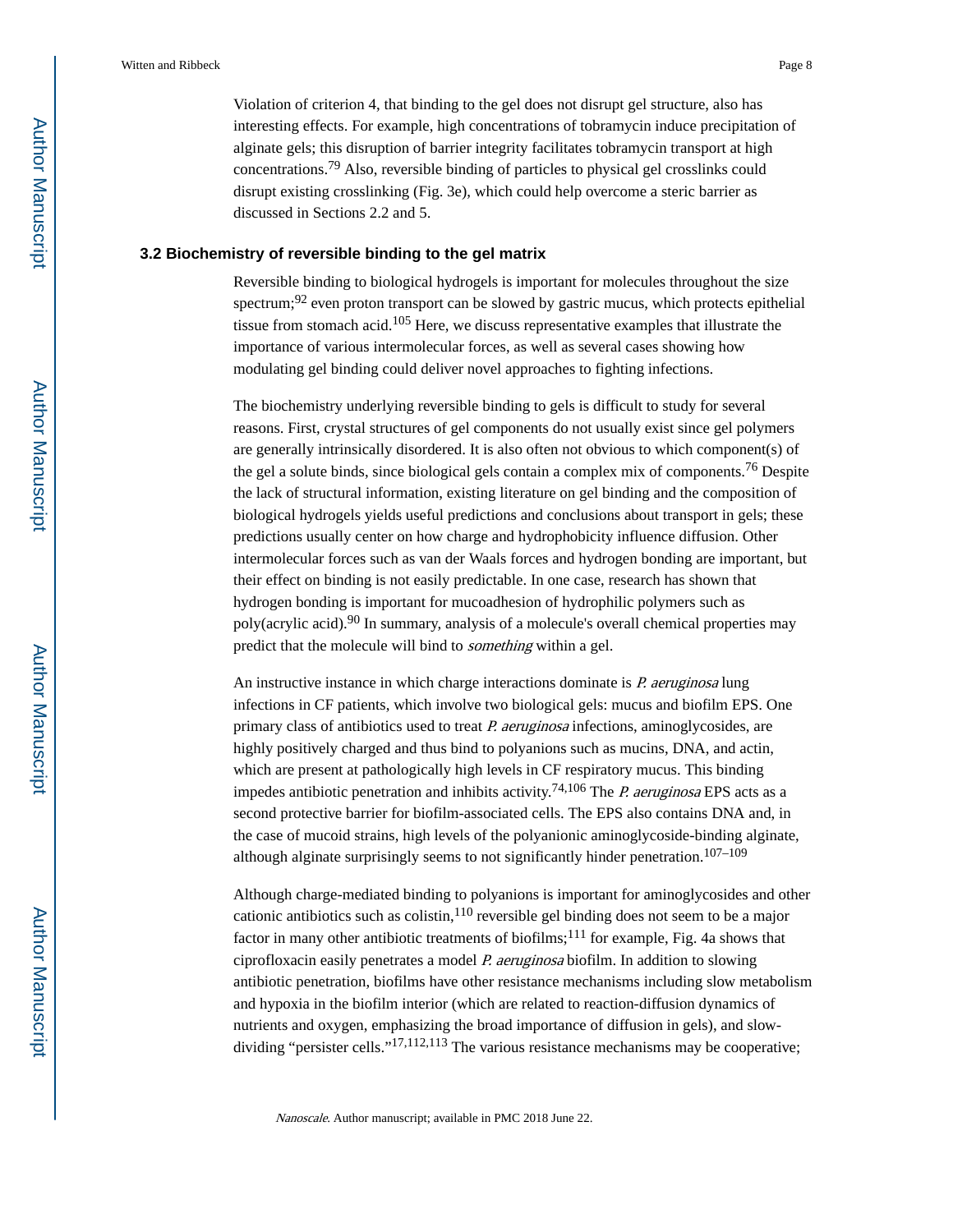slowed penetration could allow more time for bacterial adaptations to antibiotic treatment. 114

The importance of hydrophobic interactions in small molecule transport has mainly been studied in the context of oral drug bioavailability, which is partially dependent on the ability to diffuse through intestinal mucus to the epithelium. Many hydrophobic drugs such as paclitaxel, testosterone, and cinnarizine bind to exposed hydrophobic sites on mucin, lipids present in mucus, or both; binding slows penetration and renders intestinal mucus a barrier to absorption into the bloodstream.<sup>115</sup>

However, for many molecules it is not immediately clear whether hydrophobic or electrostatic interactions drive interactive properties. For example, cationic antimicrobial peptides (CAMPs), an important class of antibiotics and immune molecules, contain both cationic and hydrophobic residues; the charge, or the hydrophobicity, or both, could lead to gel binding. EPS-CAMP interactions are particularly important, as many antimicrobial peptides are under investigation as possible anti-biofilm treatments, but binding to EPS components often inhibits their effectiveness.  $116-118$  For example, the Deber group designed a set of synthetic anti-P. aeruginosa CAMPs and investigated their interaction with alginate. 119–122 While alginate is anionic, highly soluble, and contains no large hydrophobic domains, alginate blocked the penetration of synthetic anti-P. aeruginosa CAMPs when a hydrophobicity threshold was exceeded.<sup>121</sup> Furthermore, they showed that this interaction was mediated by a combination of electrostatic and hydrophobic interactions with alginate. 119

Similarly, both synthetic and natural CAMPs have been shown to bind mucins, DNA, and Factin, and stronger binding correlates with greater inhibition of CAMP activity against pathogenic bacteria in saliva and CF sputum.<sup>123–126</sup> CAMPs are also investigated as anticancer treatments, and unsurprisingly can be inhibited by ECM: the GAG heparan sulfate inhibits antitumor CAMPs.<sup>127</sup>

#### **3.3 The effect of nanoscale heterogeneity on solute-gel interactions**

While knowing the composition of a gel gives an overall sense of the gel's net charge and helps predict how solutes behave, it is also important to understand how nanoscale molecular heterogeneity, or spatially varying chemical properties, tunes solute-gel interactions. Heterogeneous surfaces are commonly found in gel-related molecules: protein surfaces and antimicrobial peptides contain charged, neutral hydrophilic, and hydrophobic residues, and larger objects such as viruses have complex surfaces (Fig.  $5a$ ).<sup>128</sup> In addition, the gels themselves often have locally varying properties that render simplistic models of gel charge problematic. For example, despite the net negative charge of ECM, both positively and negatively charged nanoparticles and liposomes have reduced diffusivity in reconstituted ECM gels compared to neutral hydrophilic particles. The observation that anionic particles are slowed just like cationic particles is probably due to alternate patches of negative and positive charge in the gel that bind positive and negative charges, respectively, on the particles.129,130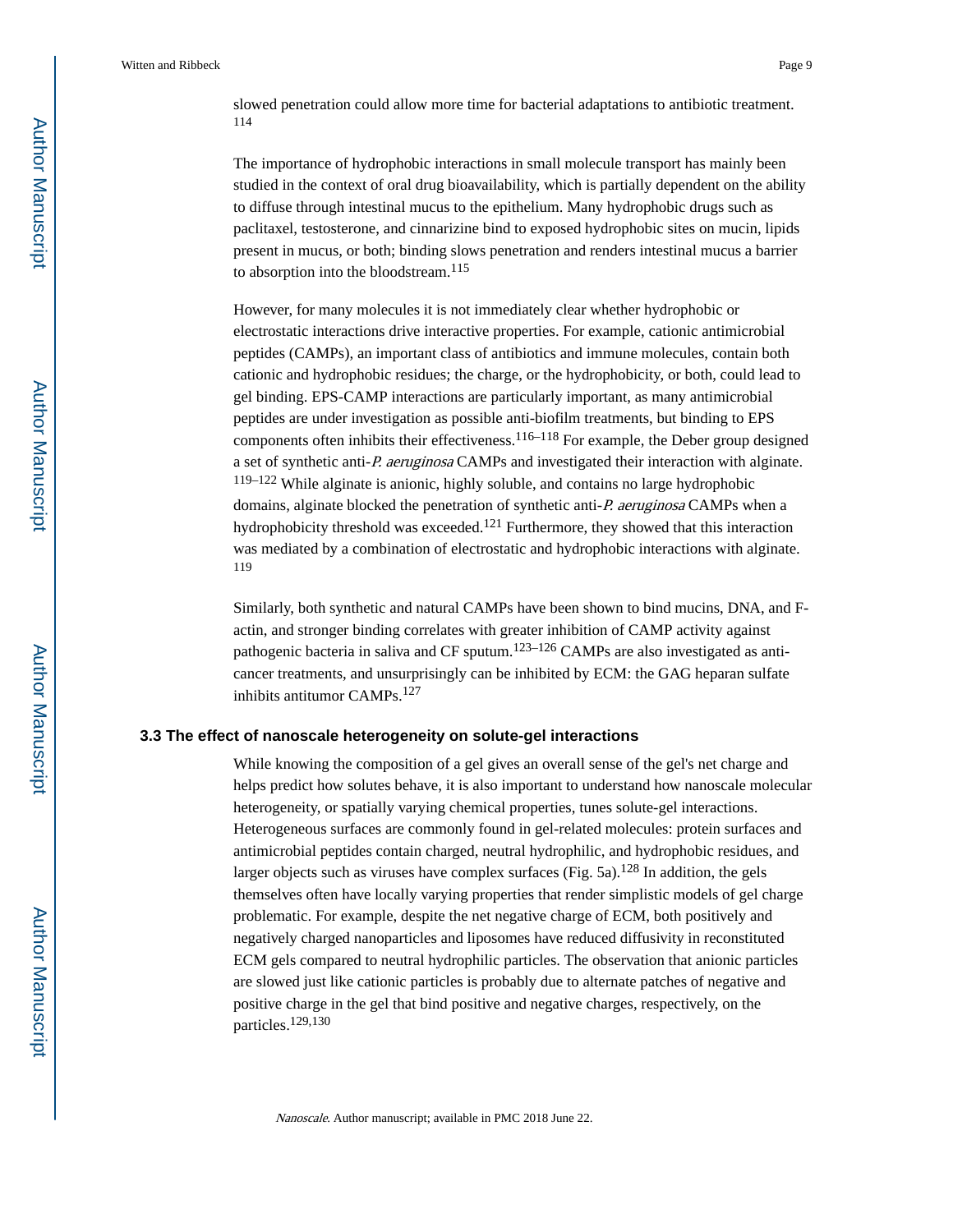As an example of the effect of nanoscale heterogeneity on the solute side, when Li et al. examined the diffusion of two peptides, with the same near-neutral net charge but a different arrangement of these charges, these peptides diffused differently into a reconstituted mucin gel. The block-charge peptide interacted weakly with mucin, while the alternating-charge peptide did not  $(Fig. 5b)$ .<sup>131</sup> This result is indicative of how variations in molecular structure beyond simple net charge affect transport properties in gels, which could have applications for drugs whose penetration is inhibited by gel binding.

For example, the Smyth group covalently attached a 5kDa polyethylene glycol (PEG) chain to tobramycin and found that the PEGylated variant was more effective in vitro against P. aeruginosa biofilms than the unmodified antibiotic, likely due to reduced EPS binding. While the PEGylated tobramycin remained highly positively charged as is required for its mechanism of action, PEGylation sufficiently changed the context of that charge to reduce gel binding. However, the improvement in activity of the PEGylated tobramycin against biofilms was modest, because the PEG chain compromised the biological activity of the molecule.<sup>132</sup> One possible strategy to avoid reduced activity is to make the PEGylation reversible via hydrolysis, a strategy that has been investigated for gentamicin (another aminoglycoside) due to the potentially improved pharmacokinetic properties offered by PEGylation, but not studied in a biofilm context.133 Reversible PEGylation may allow for gel penetration, as well as full activity of the hydrolyzed form.

An alternate strategy would be to minimally change the structure of tobramycin in order to reduce gel binding without compromising activity. Recent experiments have suggested that modifying hydrophobicity could achieve this aim, because hydrophobic interfaces can affect electrostatic binding.134 We also note that immobilized charged groups on hydrophobic surfaces can tune hydrophobic interactions (Fig. 5c), which could be useful for changing the gel binding of partially hydrophobic solutes such as CAMPs .<sup>135</sup>

For a more fully developed example of the utility of preventing sequestration by gels, we consider the activity of lysozyme, a cationic antimicrobial protein, against P. aeruginosa in CF. Lysozyme is inhibited by F-actin,<sup>136</sup> mucin, alginate, and DNA. As with tobramycin, some positive charge is required for lysozyme's function; however, in a screen of chargereduced variants, at least one variant reduced its inhibition by all of these polyanions while retaining full antimicrobial activity.137,138 This mutant lysozyme also displayed superior antibiotic activity to wild type in a murine *P. aeruginosa* lung infection model.<sup>139,140</sup> There was substantial variation in P. aeruginosa killing by lysozyme both with and without the presence of polyanions throughout the screen, emphasizing that (as with the charged peptide assay in Fig.  $5b^{131}$ ) net charge is not sufficient to determine the strength of electrostatic binding; context and charge placement are important as well.<sup>137,138</sup>

### **3.4 Mechanisms for mobility of interacting solute**

We mentioned in section 3.1 that gel interactions need not reduce effective diffusivity if the bound particles remain mobile ( $D_B \sim D_F$ ). We now present two mechanisms for fast diffusivity of interacting particles: mobility of the bound complex and high density of interaction sites. In the first mechanism, if a solute is bound to a site which itself is diffusing, then the solute is taken along for the ride with  $D_B = D_{bound\ complex}$ . Experimentally, Sprakel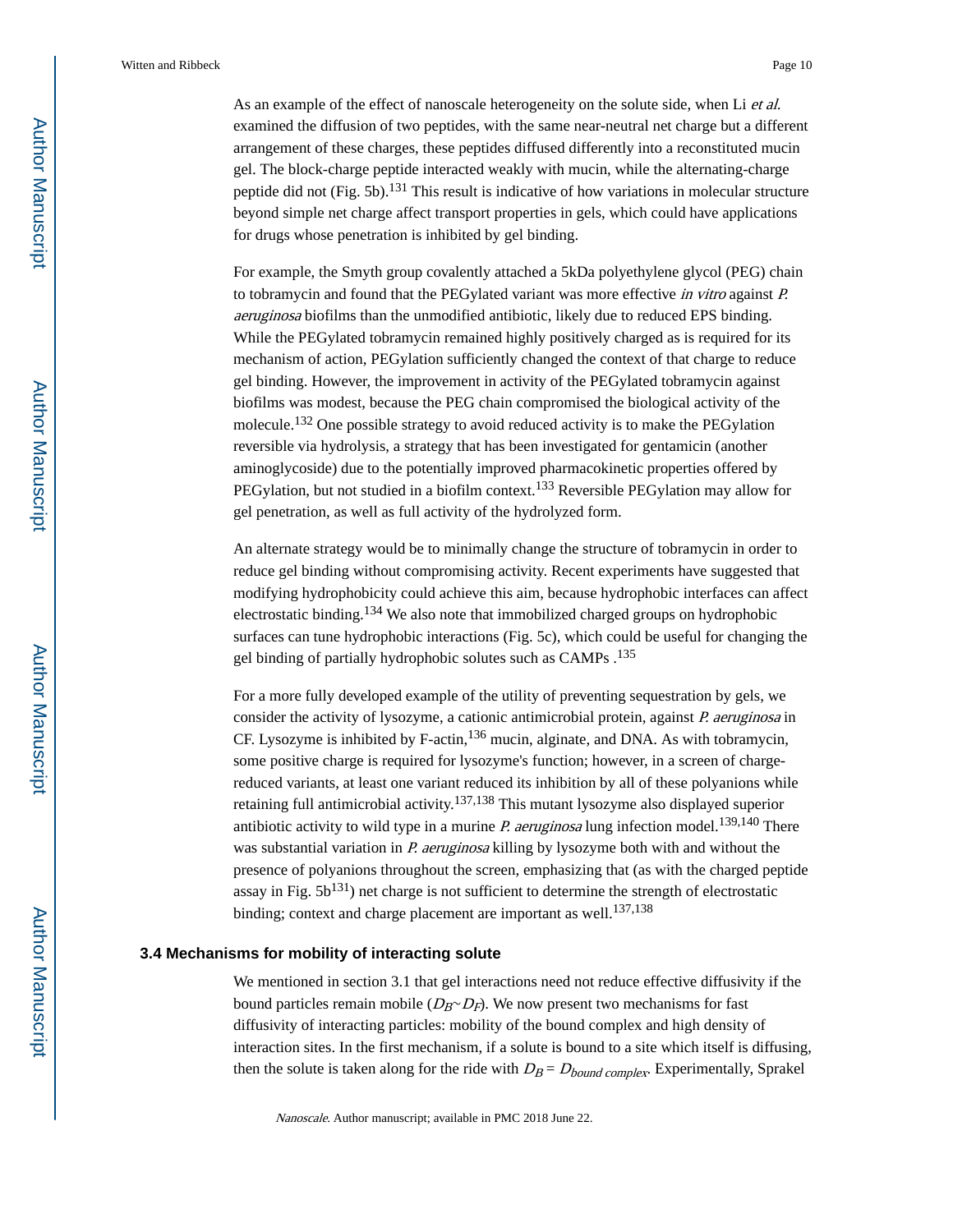et al. (2007) observed transient subdiffusion of a silica particle bound to a polymer network due to Rouse dynamics.<sup>60</sup>

Bound complex mobility would be most significant in weakly physically crosslinked gels comprised of flexible polymers because these properties allow fast polymer dynamics, and for larger solutes because small molecules diffuse more quickly than polymers  $(D_F)$  $D_{bound \, complex}$ ). Also, bound complex diffusion is faster on short timescales because crosslinks and entanglements limit range of motion over long timescales.60 Binding events with fast off rates will therefore take greater advantage of bound complex mobility. Transport of NTRs through the nuclear pore neatly checks off each of these constraints: NTRs transiently bind weakly crosslinked and highly mobile nucleoporins. Thus, bound complex mobility helps explain why NTR binding to nucleoporins does not result in slow transport, as one would naively expect given Equation 1, and accurately predicts that strengthening NTR-nucleoporin binding should inhibit transport.102,141,142

To understand the high interaction site density mechanism, we consider an energy landscape interpretation of diffusion, in which interactions are represented by electrochemical potential wells (Fig. 4c, 4d). Escape of a solute from potential wells into interstitial fluid is slow, thus impeding diffusion (Fig. 4c), as with tobramycin penetration into biofilms. However, if the density of binding sites is high enough, then it is possible for a solute to transition from one free energy minimum to another without transitioning to bulk interstitial fluid (Fig. 4d). The classic example of this is sliding diffusion on DNA: certain DNA-binding proteins transition from free diffusion in the nucleus or cytoplasm to one-dimensional sliding along DNA upon nonspecific DNA binding.143–145

A similar effect likely takes place for the diffusion of Avidin (a positively charged 60kDa protein) in articular cartilage ECM (Fig. 4b), in which proteoglycans allow full threedimensional mobility. High densities of proteoglycans and GAG chains combined with weak nonspecific interactions enable cations such as Avidin to freely move along and between GAGs (Fig. 4d). In this case, since Avidin moves between interaction sites it does not make sense to refer to "binding" to any particular site (Avidin actually also has true diffusionarresting binding sites within ECM, for which the term "binding" does make sense).<sup>21</sup> The partition coefficient between the gel and a bath in this limit can be quantitatively predicted via Donnan equilibrium analysis, which assumes a constant potential throughout the gel (green dotted line in Fig. 4c and 4d).<sup>77</sup> Note a subtlety of language found in the literature: partition coefficient of a solute between two phases is usually defined as the concentration ratio of the solute in each phase at equilibrium, but in studies of diffusion in biological hydrogels, the partition coefficient often refers only to the partitioning of freely diffusing, unbound solute between the phases.<sup>77</sup> We define partitioning here in the latter sense.

Finally, differential partitioning into hydrogels can be driven by forces other than Donnan equilibrium. Steric interactions are an obvious case, as they drive partitioning of large solutes toward phases with larger mesh sizes. Aqueous two-phase systems (ATPSs) consisting of phase-separated dextran and PEG gels differentiate biomolecules based partly on their hydrophobicity.146,147 Similarly, partitioning into membrane-less organelles such as Cajal bodies, P bodies, and P granules—which are likely formed via phase separation,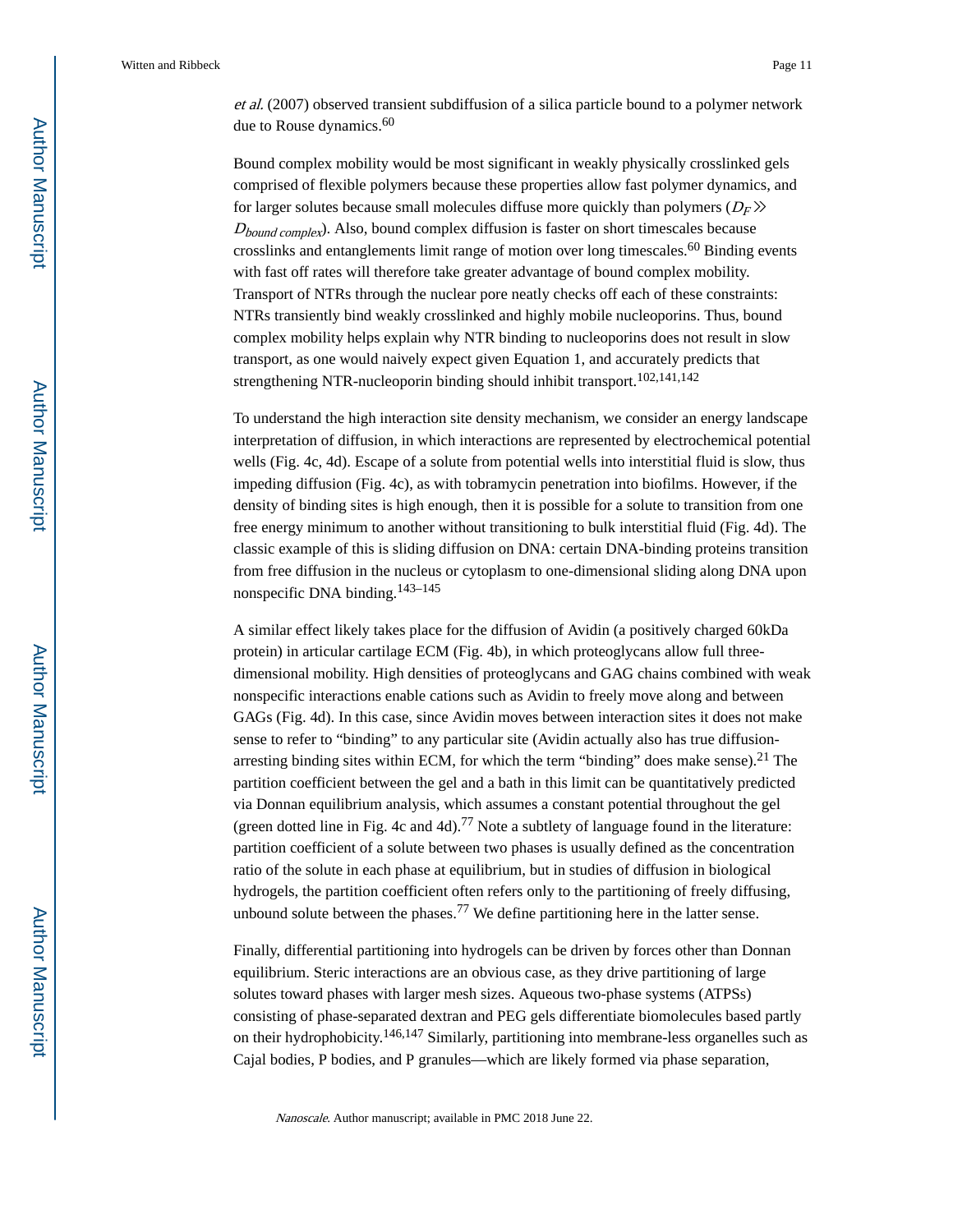sometimes including a sol-gel transition—is a key feature of cellular organization.<sup>148,149</sup> Finally, transport through the nuclear pore depends in part on a combination of hydrophobic and electrostatic partitioning effects.102,150

### **4. Selective transport of objects on the order of mesh size**

#### **4.1 Adhesive interactions and polyvalent trapping**

When large particles are not inert with respect to the gel matrix, even low-affinity binding tends to dramatically slow particle diffusion because the particles bind multivalently to the gel (Fig. 6a).128 For example, while hydrophobic interactions moderately reduce the diffusivity of hydrophobic drugs in mucus, polystyrene beads are almost completely trapped because they form many hydrophobic bonds simultaneously. Similarly, aminated beads bind to polyanions in mucus, generally reducing their diffusivity relative to carboxylated polystyrene beads.43,44 Carboxylated beads in turn diffuse far more slowly in mucus than do PEGylated beads, due either to hydrophobic interactions resulting from incomplete coverage by carboxyl groups or to interactions with patches of positive charge on mucin molecules (similarly to the description of ECM, as described in Section 3.3).<sup>51,129,151</sup> PEGylated beads also diffuse more quickly than cationic and anionic nanoparticles in biofilms; the relative diffusivities of the charged nanoparticles depend on the species.  $44,46,152$ 

Low molecular weight (2-5 kDa) PEG coatings are particularly effective at reducing adhesive trapping for two reasons. First, PEG is neutral yet hydrophilic, thus precluding strong electrostatic or hydrophobic interactions.<sup>51</sup> Second, high-density surface-grafted PEG forms a brush that physically resists the adsorption of gel components,153 while the low PEG molecular weight precludes adhesion to gel components due to chain entanglement.<sup>51</sup> Neither of these reasons is gel-specific, which explains why PEGylation seems to be fairly universally applicable to promoting diffusion in biological hydrogels: PEGylated particles effectively penetrate many types of mucus,<sup>51–53,89,154,155</sup> biofilms,<sup>44</sup> and ECM.<sup>47,156,157</sup> In addition, recently Maisel *et al.* (2016) recently showed that PEG molecular weights as high as 40 kDa can be used for mucus penetration, with higher molecular weights requiring extremely high PEGylation density to reduce entanglements.<sup>158</sup>

In addition to uniform surface coatings such as PEGylation or carboxylation, heterogeneous particle surfaces have been investigated in the context of viral diffusion in mucus. Viruses such as human papilloma virus (HPV), Norwalk virus, herpes simples virus 1 (HSV-1), and human immunodeficiency virus (HIV) quickly penetrate cervical or cervicovaginal mucus under pH-neutral conditions in the absence of antibodies,  $91,159,160$  likely because these viruses are densely coated with both positive and negative charges (Fig. 4a), yielding overall hydrophilicity without having any uniformly charged domains large enough for electrostatic interactions.128 This explanation is corroborated by the charged peptide diffusion assay, in which the alternating-charge peptide had weaker interactions with mucin than the blockcharge peptide (Fig. 4b).<sup>131</sup> Also, in contrast to influenza, these viruses do not specifically bind sialic acid; as mentioned in Section 3.1, sialic acid binding hinders influenza transport and this may be compounded by multivalency (Fig. 6b). At any rate, some non-sialic acid dependent viruses are unable to penetrate the mucus barrier: adenoviruses and adenoassociated viruses (AAVs) used as gene therapy vectors diffuse thousands of times more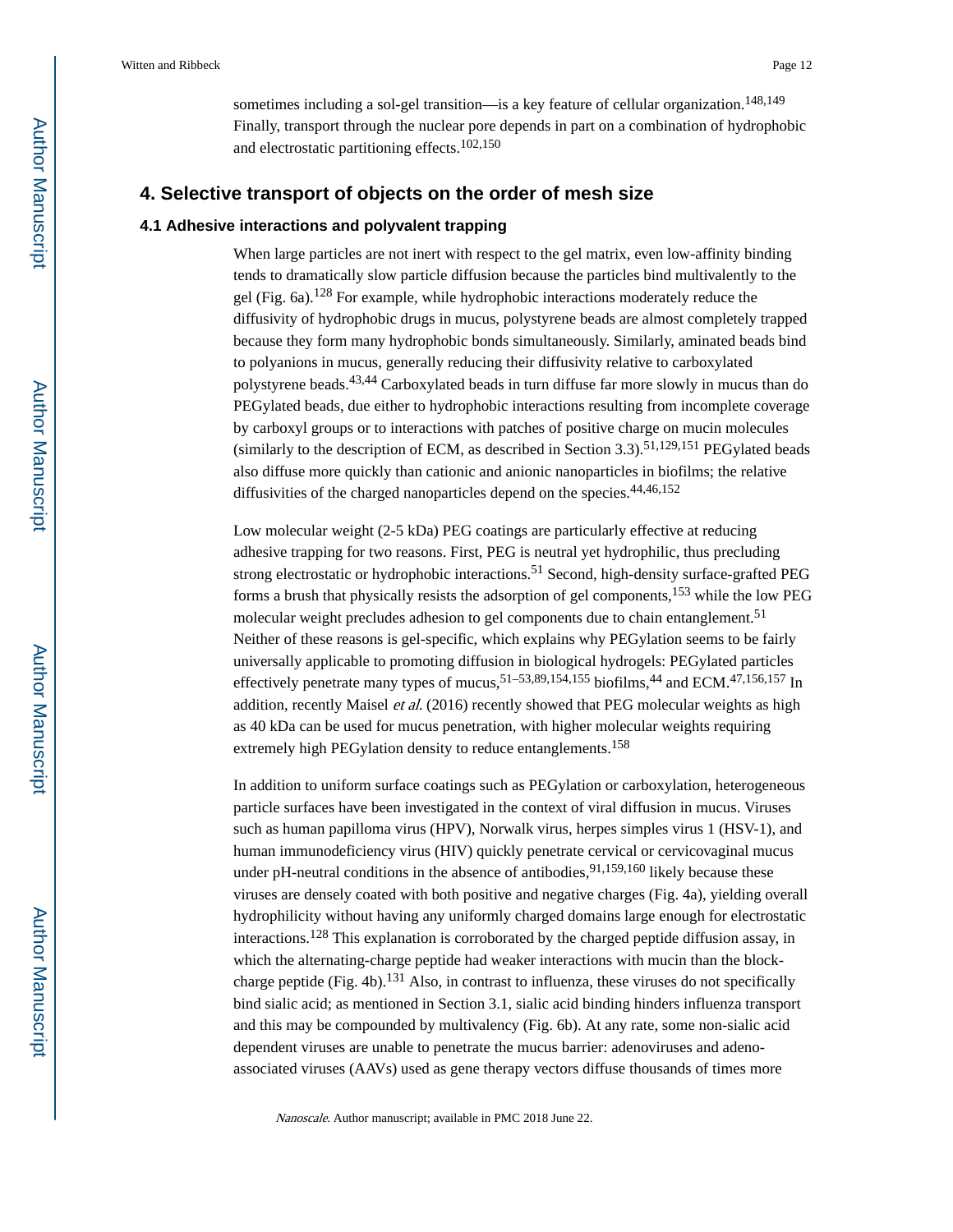slowly in CF sputum than in water,  $161$  potentially explaining why the many gene therapy trials for CF employing adenoviruses or AAVs have all failed. Interestingly, mutating an AAV to reduce heparin binding enhanced penetration through CF sputum, highlighting the potential for rational design of gene delivery vectors to enhance transport.<sup>162</sup>

The mucosal immune system exploits polyvalency by employing antibody-based trapping of viruses. For example, anti-HSV-1 immunoglobulin G (IgG) located in cervical mucus can prevent HSV virions from penetrating the mucus and infecting cells. HSV trapping occurs because the Fc region of IgG binds mucin with low affinity; while this binding does not significantly hinder free IgG transport, when many IgG molecules coat one HSV virion, the weak polyvalent binding to mucins adds up to an interaction that is strong enough to nearly completely trap the virion (Fig. 6c).<sup>160</sup> Recent results suggest antibody trapping may even be more important than sialic acid-mediated trapping for preventing influenza penetration. <sup>163</sup> It should be noted that strong antibody binding to mucus and/or membrane-bound mucins may or may not occur;<sup>164–166</sup> however, theoretical treatments have shown that weak antibody-mucin binding is sufficient for trapping.167,168

Finally, exogenously added anti-PEG IgG and IgM appear to be able to trap PEGylated nanoparticles in mouse cervicovaginal mucus via the same polyvalent trapping mechanism as for viruses.169 As mucosal anti-PEG antibodies may be common in the human population but are probably not present in animal mucus models, antibody-mediated trapping (and immunogenicity of PEG in general<sup>170</sup>) is a potential hurdle for clinical applications of PEGylated nanoparticles.<sup>169</sup>

### **4.2 Implications of gel penetration studies for nanoparticle design**

Nanoparticles are used for a myriad of functions in medicine<sup>171</sup> including gene therapy,<sup>53</sup> antimicrobial<sup>172</sup> and anticancer treatments,<sup>173</sup> insulin delivery for diabetes,<sup>174</sup> and sustained drug release,175 and many of these contexts require diffusion through a gel layer discussed in this review. Proper surface functionalization is therefore key to developing effective therapeutics. Two major lessons emerge from the studies of PEGylation, uniformly charged nanoparticles, and viruses described above. First, even weak adhesive interactions can trap a particle if there is a high density of binding sites. Of particular note is the ability of the immune system to generate antibodies against essentially all foreign substances, which means that antibody trapping should be considered wherever an immune response could be present.

Second, a good strategy across gel types to avoid both hydrophobic and electrostatic binding is to have a dense hydrophilic but overall neutral coating, which has been implemented in two different ways: neutral hydrophilicity and dense opposite charges. In addition to PEGylation, N-(2-hydroxypropyl) methacrylamide polymer (pHPMA)<sup>174,176,177</sup> and poly(vinyl alcohol)  $(PVA)^{178}$  were recently tested as alternative mucoinert coatings, with some success. A dense coating of opposite charges has shown effectiveness in multiple different contexts, including viruses (as discussed above), self-assembled nanoparticles comprised of distinct ratios of polycationic chitosan and polyanionic poly(acrylic acid) (also in mucus),26,179 zwitterionic dilauroylphosphatidylcholine monolayer-coated nanoparticles (in intestinal mucus), $180$  and liposomes with zwitterionic dipalmitoyl phosphatidylcholine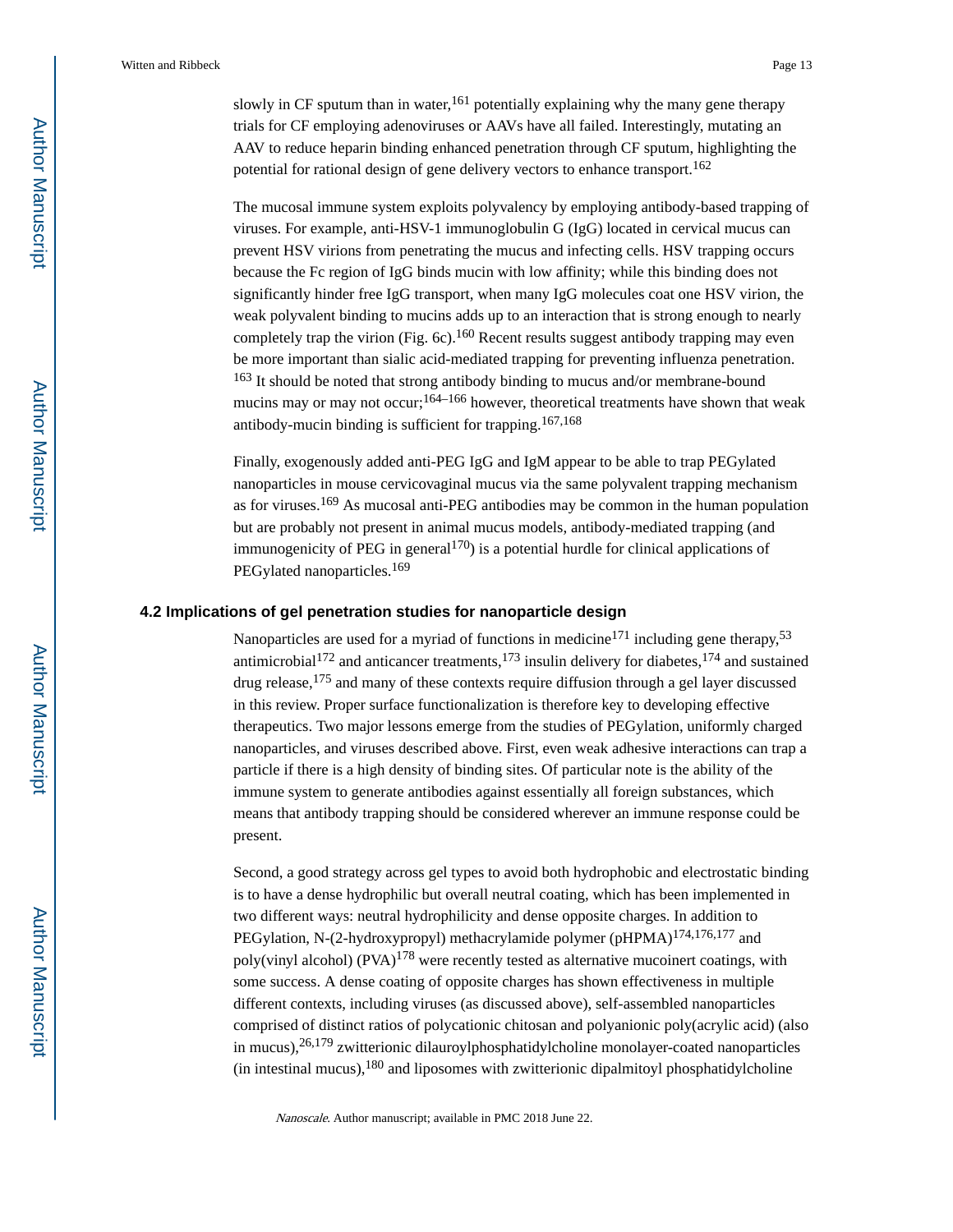membranes (in biofilms and respiratory mucus as an inhaled treatment carrying amikacin, an aminoglycoside; currently in clinical trials).<sup>172</sup> Not all of these coatings provide ideal protection against gel interactions, and in particular polymer brushes form a useful physical adsorption barrier in addition to a biochemical one. Yu et al. found that while a zwitterionic liposome diffused faster than polystyrene nanoparticles in cervical mucus, PEGylating the liposome still significantly increased its diffusivity.<sup>181</sup>

The utility of promoting gel transport is application dependent, and gel adhesion may be unavoidable or even desirable.<sup>9</sup> Mucoadhesive drug delivery systems are useful for promoting long contact times with mucosal surfaces, thus allowing for sustained drug release, particularly on surfaces with slow turnover.<sup>9</sup> Cationic liposomes may have increased contact time with biofilms and promote sustained antibiotic release, and their affinity with bacterial membranes gives them increased antibacterial efficacy.175 Furthermore, even slowly diffusing nanoparticles will eventually penetrate a gel depending on the timescale of treatment, and even if the particles themselves do not penetrate, released free drug likely will.

Several groups have designed nanoparticles that change properties over time in order to exploit both fast initial diffusion and the favorable properties of cationic particles (gel adhesion and/or cell penetration). Two approaches have been used: 1) a dissociable mucoinert coating with a cationic core,  $^{174}$  and 2) alkaline phosphatase-mediated phosphate cleavage that increases overall surface charge over time, thus switching from a mucopenetration to charge-mediated trapping.<sup>182,183</sup>

### **5. The nuclear pore: a case study in transport at the molecular level**

Having illustrated the main factors that control transport behavior in biological polymeric matrices, we now discuss the nuclear pore in detail as a case study. Nuclear pore translocation encompasses every concept discussed above and has been studied in molecular detail, which is not possible for complex heterogeneous macroscopic gels such as mucus, biofilms, and ECM.

The nuclear pore complex has a diameter of approximately 100nm, and the central channel is filled with intrinsically disordered proteins called nucleoporins. These nucleoporins contain many instances of short hydrophobic repeats called FG repeats, which likely act as crosslinkers. The nuclear pore inhibits nuclear translocation of proteins larger than roughly 30-100kDa and even some smaller proteins such as histones.48,184 However, NTRs efficiently carry large cargo through the nuclear pore.<sup>49</sup> This transport ability of NTRs derives in large part from exposed hydrophobic patches on NTR surfaces, which have hydrophobic and/or  $\pi$ - $\pi$  interactions with the FG repeats on nucleoporins.<sup>68</sup> The mechanism by which these interactions mediate selective transport is still under debate, and multiple models exist.

In the selective phase model, the nuclear pore is represented as an FG repeat-crosslinked hydrogel whose pore size determines the size cutoff above which inert particles cannot penetrate the hydrogel.102 NTRs locally dissolve the gel by binding FG repeats and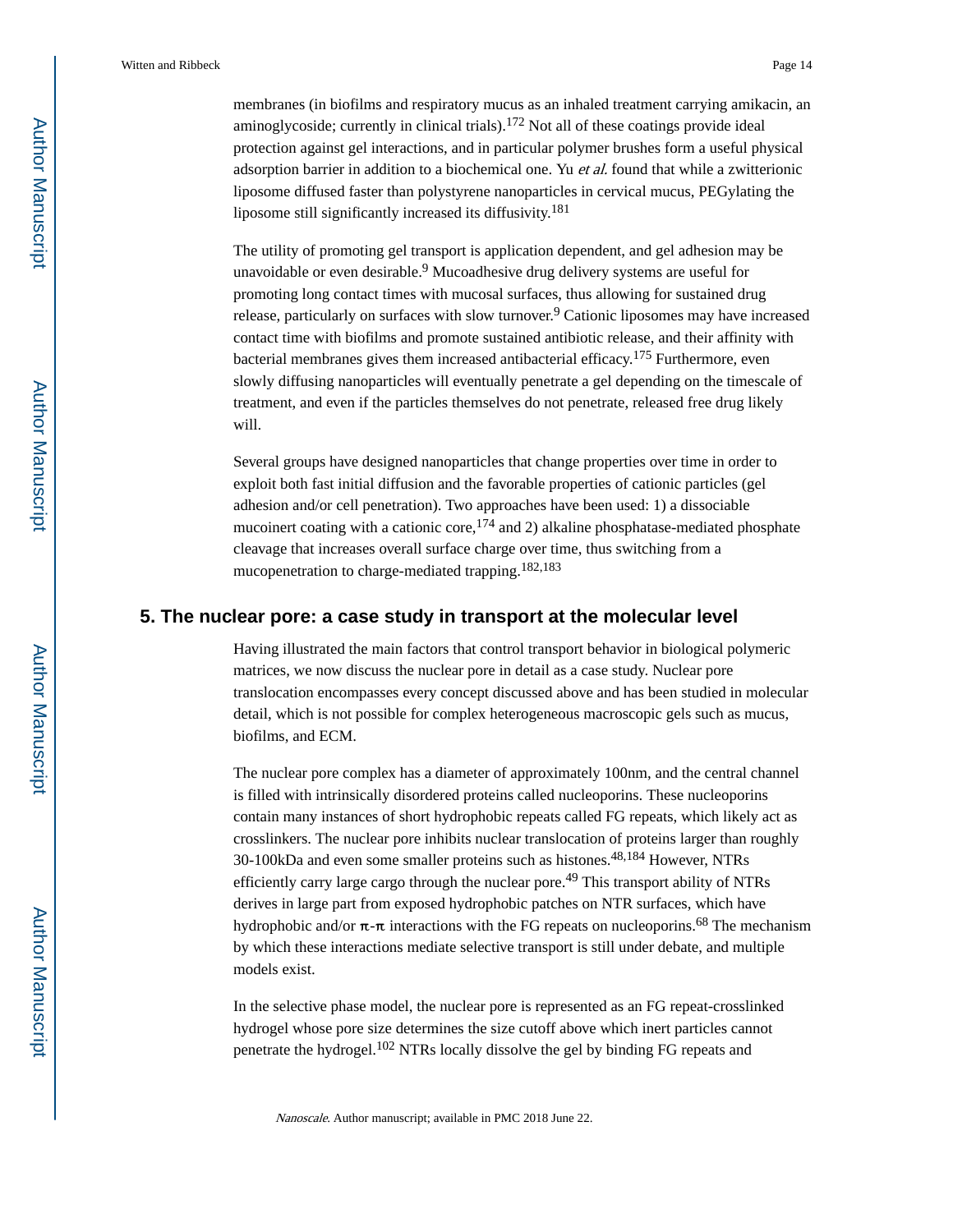disrupting the crosslinks, allowing for penetration of large objects (Fig. 3e).<sup>68</sup> While individual FG crosslinks are weak and highly dynamic,  $185,186$  even transient crosslinks may contribute to barrier function, and these transient crosslinks may be dissolved by hydrophobic NTR regions. Brownian dynamics simulations suggest that while FG crosslinks are dynamic, at each point in time the crosslinks percolate through the center of the pore, forming a hydrogel in some technical senses.187 Purified FG-rich nucleoporin domains selfassemble into hydrogels with transport selectivity similar to that of the nuclear pore.<sup>68</sup>

The other main family of models, the virtual gate and/or entropic barrier models, notes that there is a free energy barrier to entering the nuclear pore because nuclear pores are extremely small relative to the size of the nucleus or cytoplasm.<sup>188</sup> Thus, entering the pore imposes a loss of translational entropy and corresponding increase in free energy; entropic exclusion by nucleoporins causes an even greater increase in free energy.<sup>185,186</sup> In these models, NTR binding to FG repeats functions like Donnan partitioning: it locally increases the concentrations of NTR near and inside the nuclear pore, without immobilizing the NTRs due to fast unbinding from FG repeats. $141,142$  This local enrichment of NTRs overcomes the barrier to nuclear pore entry and thus enables effective transport of NTR-cargo complexes. <sup>189</sup> Note that the virtual gate and selective phase models are not mutually exclusive; Donnan-like transport facilitation effects, entropic exclusion, and dissolution of FG repeat crosslinks may all be important for nuclear pore transport in vivo.

Finally, the fact that hydrophobic interactions with FG repeats are required for transport through the nuclear pore does not mean that charge is not important as well. Our group has found that nucleoporins and NTRs tend to have complementary net charges (positive and negative respectively), thus implying that charge assists in the recruitment and translocation of NTRs;<sup>150</sup> this hypothesis is supported by theoretical<sup>189</sup> and structural<sup>141</sup> analysis.

### **6. Outlook**

We have taken a whirlwind tour through the forces and concepts that guide diffusion through ECM, mucus, biofilm EPS, and the nuclear pore. In all of these systems, size filtration prevents the penetration of overly large particles via a steric barrier; in turn, size filtration can be modulated by gel cleavage or reversible crosslink disruption. Interaction filtering enables more precise tuning of gel selectivity. For particles below the mesh size, the nuclear pore displays little selectivity; diffusion in the ECM is mainly determined by electrostatics; both hydrophobic and electrostatic interactions are important in mucus; and electrostatic interactions are certainly important in biofilms, while hydrophobic interactions may or may not be important depending on the species and environment. Electrostatic interactions can have multiple effects that facilitate or repress particle penetration depending on whether the interactions constitute binding or Donnan partitioning; these interactions are useful for optimizing drug delivery. Similar diffusion rules apply to biological hydrogels that have not been discussed in great detail here. For example, in the vitreous humor, cationic nanoparticles diffuse more slowly than anionic nanoparticles and PEGylation enhances transport.190–192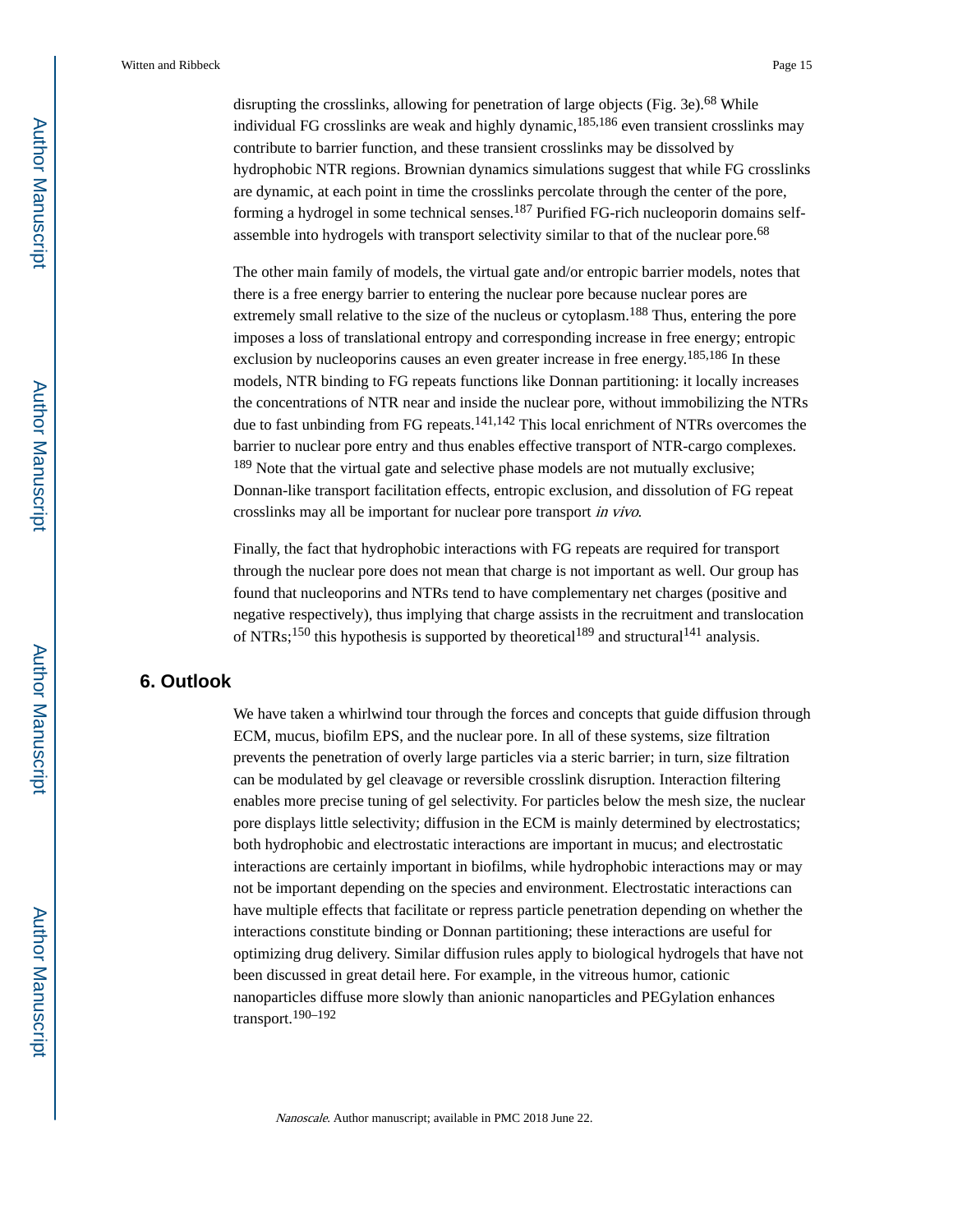Chemical selectivity acts on the nanoscale, where small variations in the spatial arrangement of charge tune gel binding affinity.<sup>131</sup> Furthermore, the relationship between charge-charge and hydrophobic interactions is not fully understood, and the chemical heterogeneity of biological gels lends the problem an additional layer of practical uncertainty. These difficulties notwithstanding, the cases of PEGylated tobramycin<sup>132</sup> and charge-reduced lysozyme137–140 suggest that engineering drugs with hydrogel interactions in mind can improve efficacy. Engineering drug interactions with biological gels may also lead to new functional biocompatible hydrogels, sidestepping the need for complex synthetic formulations. For example, complexing LL-37 (a CAMP) with a calcium alginate hydrogel reduced the toxicity of LL-37 toward mammalian cells and allows for sustained LL-37 release kinetics.193 Covalently crosslinked methacrylated bovine submaxillary mucin hydrogels also showed sustained release kinetics of both polymyxin B (a cationic antibiotic) and paclitaxel (a hydrophobic cancer drug).<sup>194</sup>

For large particles, polyvalent weak interactions with the gel matrix can lead to adhesion and trapping. Synthetic nanoparticles, and probably some viruses as well, use net-neutral hydrophilic coatings to avoid trapping and promote mucus penetration.<sup>128</sup> On the other hand, weak interactions may facilitate gel penetration through transient crosslink dissolution. This mechanism may occur in the nuclear pore and reconstituted gels formed from nucleoporin.68 Studies of the nuclear pore's unique transport properties may lead to new innovations; for example, nuclear pore-mimicking nanopores have been developed with novel potential biotechnology applications.<sup>195</sup>

Given the importance of gel permeability in living systems, it may serve as a biomarker for disease states, particularly for mucosal diseases in which mucus is easily accessible. For example, we showed that cervical mucus stratifies reproductive states, distinguishing between pregnant women at high and low risk for preterm birth via both rheological and permeability-based assays  $(196 \text{ and submitted}; Fig. 1a$  depicts the visual difference between mucus from high- and low- risk patients). Overall, understanding particle transport in biological gels will lead to powerful applications and innovations in diagnostics, biomimetic gels, pharmacology, and nanomedicine.

### **Supplementary Material**

Refer to Web version on PubMed Central for supplementary material.

### **Acknowledgments**

This work was supported by the MRSEC Program of the National Science Foundation under award DMR – 0819762, NSF R01 R01-EB017755, and NSF Career PHY-1454673. J.W. was supported in part by the National Science Foundation Graduate Research Fellowship under Grant No. 1122374. We wish to thank Prof. Alan Grodzinsky at MIT for his valuable feedback and helpful discussions, and Erica Shapiro, Wes Chen, Tahoura Samad, Caroline Wagner, Kathryn Smith-Dupont, and Lisa Walker for careful reading of the manuscript.

### **References**

1. Orell A, Fröls S, Albers SV. Annu Rev Microbiol. 2013; 67:337–354. [PubMed: 23808336]

- 2. Flemming HC, Wingender J. Nat Rev Microbiol. 2010; 8:623–633. [PubMed: 20676145]
- 3. Flemming HC, Neu TR, Wozniak DJ. J Bacteriol. 2007; 189:7945–7947. [PubMed: 17675377]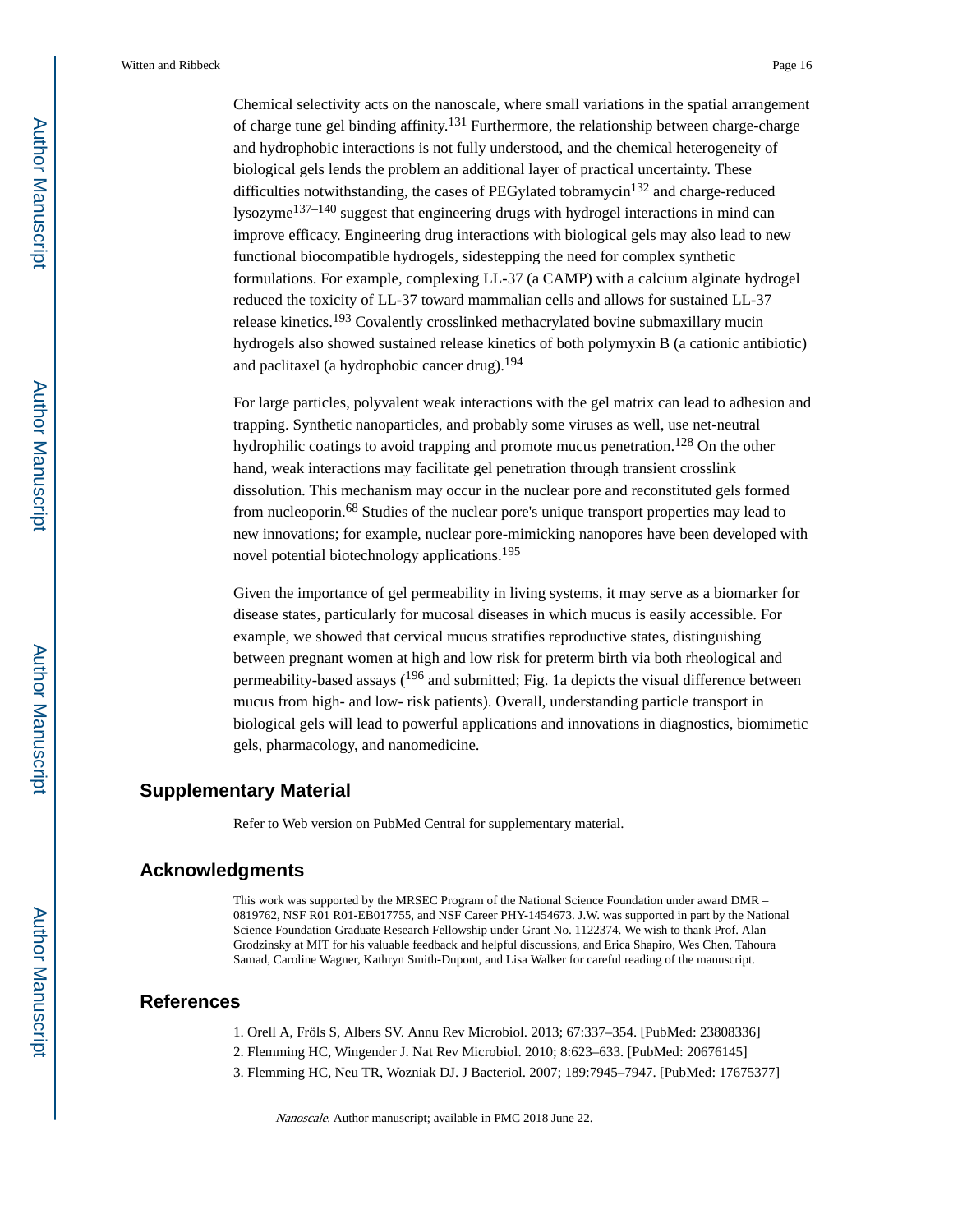- 4. Strambio-De-Castillia C, Niepel M, Rout P. Nat Rev Mol Cell Biol. 2010; 11:490–501. [PubMed: 20571586]
- 5. Schmidt HB, Görlich D. Trends Biochem Sci. 2016; 41:46–61. [PubMed: 26705895]
- 6. Johansson MEV, Sjövall H, Hansson GC. Nat Rev Gastroenterol Hepatol. 2013; 10:352–361. [PubMed: 23478383]
- 7. Thornton DJ, Rousseau K, McGuckin MA. Annu Rev Physiol. 2008; 70:459–486. [PubMed: 17850213]
- 8. Knowles MR, Boucher RC. J Clin Invest. 2002; 109:571–577. [PubMed: 11877463]
- 9. Netsomboon K, Bernkop-Schnürch A. Eur J Pharm Biopharm. 2016; 98:76–89. [PubMed: 26598207]
- 10. Lai SK, Wang YY, Hanes J. Adv Drug Deliv Rev. 2009; 61:158–171. [PubMed: 19133304]
- 11. Theocharis AD, Skandalis SS, Gialeli C, Karamanos NK. Adv Drug Deliv Rev. 2016; 97:4–27. [PubMed: 26562801]
- 12. Dowd CJ, Cooney CL, Nugent MA. J Biol Chem. 1999; 274:5236–5244. [PubMed: 9988774]
- 13. Garcia AM, Szasz N, Trippel SB, Morales TI, Grodzinsky AJ, Frank EH. Arch Biochem Biophys. 2003; 415:69–79. [PubMed: 12801514]
- 14. Taipale J, Keski-Oja J. FASEB J. 1997; 11:51–59. [PubMed: 9034166]
- 15. Zhang L, Gardiner BS, Smith DW, Pivonka P, Grodzinsky AJ. J Theor Biol. 2010; 263:20–29. [PubMed: 20005880]
- 16. Thorne RG, Lakkaraju A, Rodriguez-Boulan E, Nicholson C. Proc Natl Acad Sci U S A. 2008; 105:8416–8421. [PubMed: 18541909]
- 17. Lewis K. Nat Rev Microbiol. 2007; 5:48–56. [PubMed: 17143318]
- 18. Alexandrakis G, Brown EB, Tong RT, McKee TD, Campbell RB, Boucher Y, Jain RK. Nat Med. 2004; 10:203–207. [PubMed: 14716306]
- 19. Netti PA, Berk DA, Swartz MA, Grodzinsky AJ, Jain RK. Cancer Res. 2000; 60:2497–2503. [PubMed: 10811131]
- 20. Chauhan VP, Stylianopoulos T, Boucher Y, Jain RK. Annu Rev Chem Biomol Eng. 2011; 2:281– 298. [PubMed: 22432620]
- 21. Bajpayee AG, Wong CR, Bawendi MG, Frank EH, Grodzinsky AJ. Biomaterials. 2014; 35:538– 549. [PubMed: 24120044]
- 22. Chauhan VP, Lanning RM, Diop-Frimpong B, Mok W, Brown EB, Padera TP, Boucher Y, Jain RK. Biophys J. 2009; 97:330–336. [PubMed: 19580771]
- 23. Ernsting MJ, Murakami M, Roy A, Li SD. J Control Release. 2013; 172:782–794. [PubMed: 24075927]
- 24. Jackson A, Gu W. Curr Rheumatol Rev. 2009; 5:40–50. [PubMed: 20126303]
- 25. Schuster BS, Suk JS, Woodworth GF, Hanes J. Biomaterials. 2013; 34:3439–3446. [PubMed: 23384790]
- 26. Abdulkarim M, Agulló N, Cattoz B, Griffiths P, Bernkop-Schnürch A, Borros SG, Gumbleton M. Eur J Pharm Biopharm. 2015:1–9.
- 27. James GA, Swogger E, Wolcott R, Secor P, Sestrich J, Costerton JW, Stewart PS, et al. Wound Repair Regen. 2008; 16:37–44. [PubMed: 18086294]
- 28. Moreau-Marquis S, Stanton BA, O'Toole GA. Pulm Pharmacol Ther. 2008; 21:595–599. [PubMed: 18234534]
- 29. Jennings LK, Storek KM, Ledvina HE, Coulon C, Marmont LS, Sadovskaya I, Secor PR, Tseng BS, Scian M, Filloux A, Wozniak DJ, Howell PL, Parsek MR. Proc Natl Acad Sci U S A. 2015; 112:11353–11358. [PubMed: 26311845]
- 30. Byrd MS, Sadovskaya I, Vinogradov E, Lu H, Sprinkle AB, Richardson SH, Ma L, Ralston B, Parsek MR, Anderson EM, Lam JS, Wozniak DJ. Mol Microbiol. 2009; 73:622–638. [PubMed: 19659934]
- 31. Ghafoor A, Hay ID, Rehm BHA. Appl Environ Microbiol. 2011; 77:5238–5246. [PubMed: 21666010]
- 32. Lai SK, Wang YY, Wirtz D, Hanes J. Adv Drug Deliv Rev. 2009; 61:86–100. [PubMed: 19166889]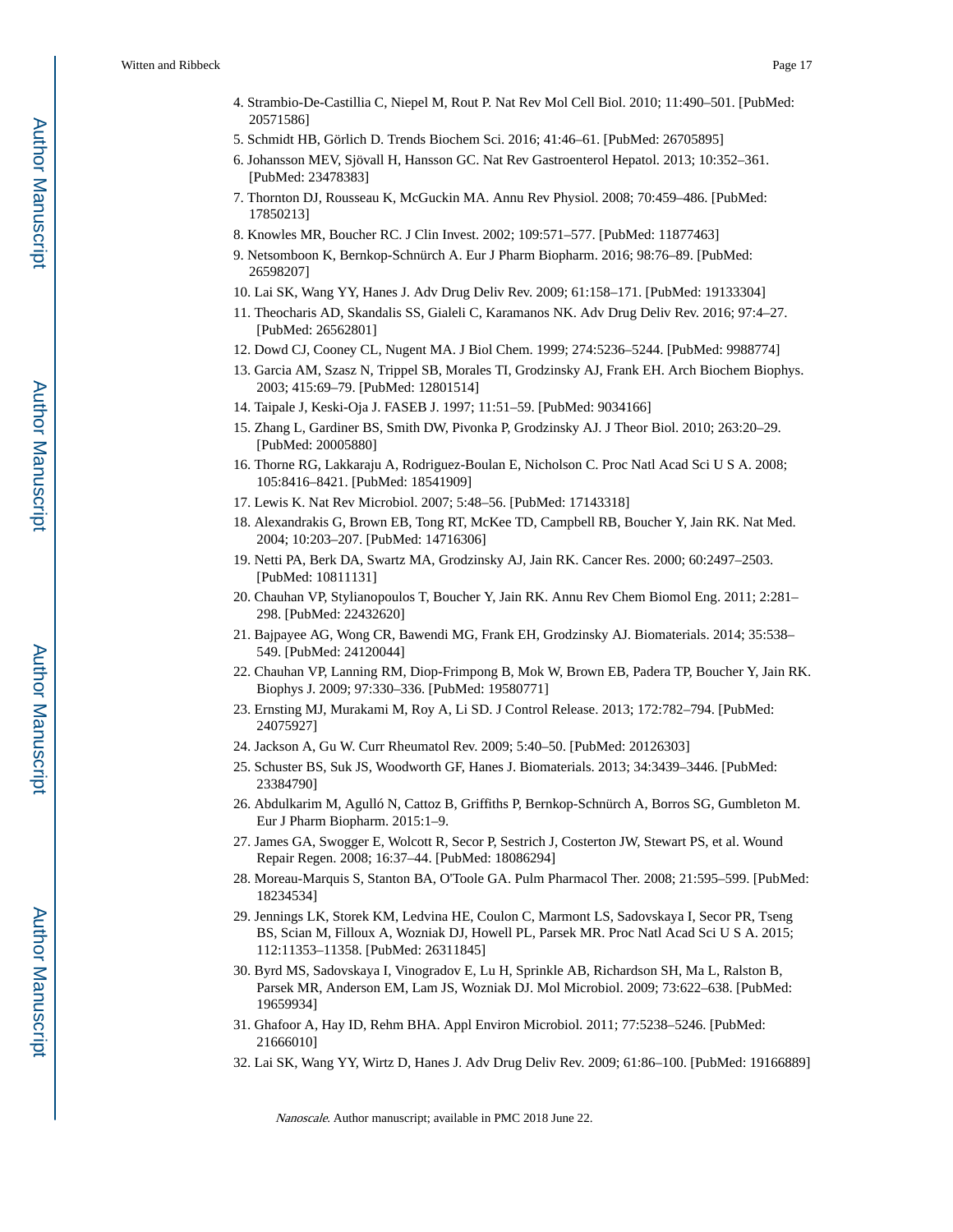- 33. Bansil R, Turner BS. Curr Opin Colloid Interface Sci. 2006; 11:164–170.
- 34. Boucher RC. Trends Mol Med. 2007; 13:231–240. [PubMed: 17524805]
- 35. Kater A, Henke MO, Rubin BK. Ann N Y Acad Sci. 2007; 1112:140–153. [PubMed: 17496063]
- 36. Sutherland IW. Microbiology. 2001; 147:3–9. [PubMed: 11160795]
- 37. Lu P, Weaver VM, Werb Z. J Cell Biol. 2012; 196:395–406. [PubMed: 22351925]
- 38. Thornton DJ. Proc Am Thorac Soc. 2004; 1:54–61. [PubMed: 16113413]
- 39. Becher N, Adams Waldorf K, Hein M, Uldbjerg N. Acta Obstet Gynecol Scand. 2009; 88:502– 513. [PubMed: 19330570]
- 40. Lieleg O, Ribbeck K. Trends Cell Biol. 2011; 21:543–551. [PubMed: 21727007]
- 41. Bajpayee AG, Quadir MA, Hammond PT, Grodzinsky AJ. Osteoarthr Cartil. 2016; 24:71–81. [PubMed: 26211608]
- 42. Chew SC, Kundukad B, Seviour T, van der Maarel JRC, Yang L, Rice SA, Doyle P, Kjelleberg S. mBio. 2014; 5:e01536–14. [PubMed: 25096883]
- 43. Crater JS, Carrier RL. Macromol Biosci. 2010; 10:1473–1483. [PubMed: 20857389]
- 44. Forier K, Messiaen AS, Raemdonck K, Deschout H, Rejman J, De Baets F, Nelis H, De Smedt SC, Demeester J, Coenye T, Braeckmans K. Nanomed. 2013; 8:935–949.
- 45. Lai SK, Wang YY, Hida K, Cone R, Hanes J. Proc Natl Acad Sci U S A. 2010; 107:598–603. [PubMed: 20018745]
- 46. Birjiniuk A, Billings N, Nance E, Hanes J, Ribbeck K, Doyle PS. New J Phys. 2014:1–14.
- 47. Nance EA, Woodworth GF, Sailor KA, Shih TY, Xu Q, Swaminathan G, Xiang D, Eberhart C, Hanes J. Sci Transl Med. 2012; 4:149ra119–149ra119.
- 48. Wühr M, Güttler T, Peshkin L, McAlister GC, Sonnett M, Ishihara K, Groen AC, Presler M, Erickson BK, Mitchison TJ, Kirschner MW, Gygi SP. Curr Biol. 2015; 25:2663–2671. [PubMed: 26441354]
- 49. Mohr D, Frey S, Fischer T, Güttler T, Görlich D. EMBO J. 2009; 28:2541–2553. [PubMed: 19680228]
- 50. Wilking JN, Zaburdaev V, De Volder M, Losick R, Brenner MP, Weitz DA. Proc Natl Acad Sci U S A. 2013; 110:848–852. [PubMed: 23271809]
- 51. Lai SK, O'Hanlon DE, Harrold S, Man ST, Wang YY, Cone R, Hanes J. Proc Natl Acad Sci U S A. 2007; 104:1482–1487. [PubMed: 17244708]
- 52. Maisel K, Ensign L, Reddy M, Cone R, Hanes J. J Controlled Release. 2015; 197:48–57.
- 53. Suk JS, Kim AJ, Trehan K, Schneider CS, Cebotaru L, Woodward OM, Boylan NJ, Boyle MP, Lai SK, Guggino WB, Hanes J. J Control Release. 2014; 178:8–17. [PubMed: 24440664]
- 54. Kirch J, Schneider A, Abou B, Hopf A, Schaefer UF, Schneider M, Schall C, Wagner C, Lehr CM. Proc Natl Acad Sci U S A. 2012; 109:18355–18360. [PubMed: 23091027]
- 55. Stylianopoulos T, Diop-Frimpong B, Munn LL, Jain RK. Biophys J. 2010; 99:3119–3128. [PubMed: 21081058]
- 56. Travascio F, Gu WY. Ann Biomed Eng. 2007; 35:1739–1748. [PubMed: 17605108]
- 57. Secor PR, Sweere JM, Michaels LA, Malkovskiy AV, Lazzareschi D, Katznelson E, Rajadas J, Birnbaum ME, Arrigoni A, Braun KR, Evanko SP, Stevens DA, Kaminsky W, Singh PK, Parks WC, Bollyky PL. Cell Host Microbe. 2015; 18:549–559. [PubMed: 26567508]
- 58. Godec A, Bauer M, Metzler R. New J Phys. 2014; 16:92002.
- 59. Georgiades P, Pudney PDA, Thornton DJ, Waigh TA. Biopolymers. 2014; 101:366–377. [PubMed: 23955640]
- 60. Sprakel J, van der Gucht J, Cohen Stuart MA, Besseling NAM. Phys Rev Lett. 2007; 99:208301. [PubMed: 18233191]
- 61. Stukalin EB, Cai LH, Kumar NA, Leibler L, Rubinstein M. Macromolecules. 2013; 46:7525–7541.
- 62. Cai LH, Panyukov S, Rubinstein M. Macromolecules. 2011; 44:7853–7863. [PubMed: 22058573]
- 63. Cai LH, Panyukov S, Rubinstein M. Macromolecules. 2015; 48:847–862. [PubMed: 25691803]
- 64. Müller C, Perera G, König V, Bernkop-Schnürch A. Eur J Pharm Biopharm. 2014; 87:125–131. [PubMed: 24373995]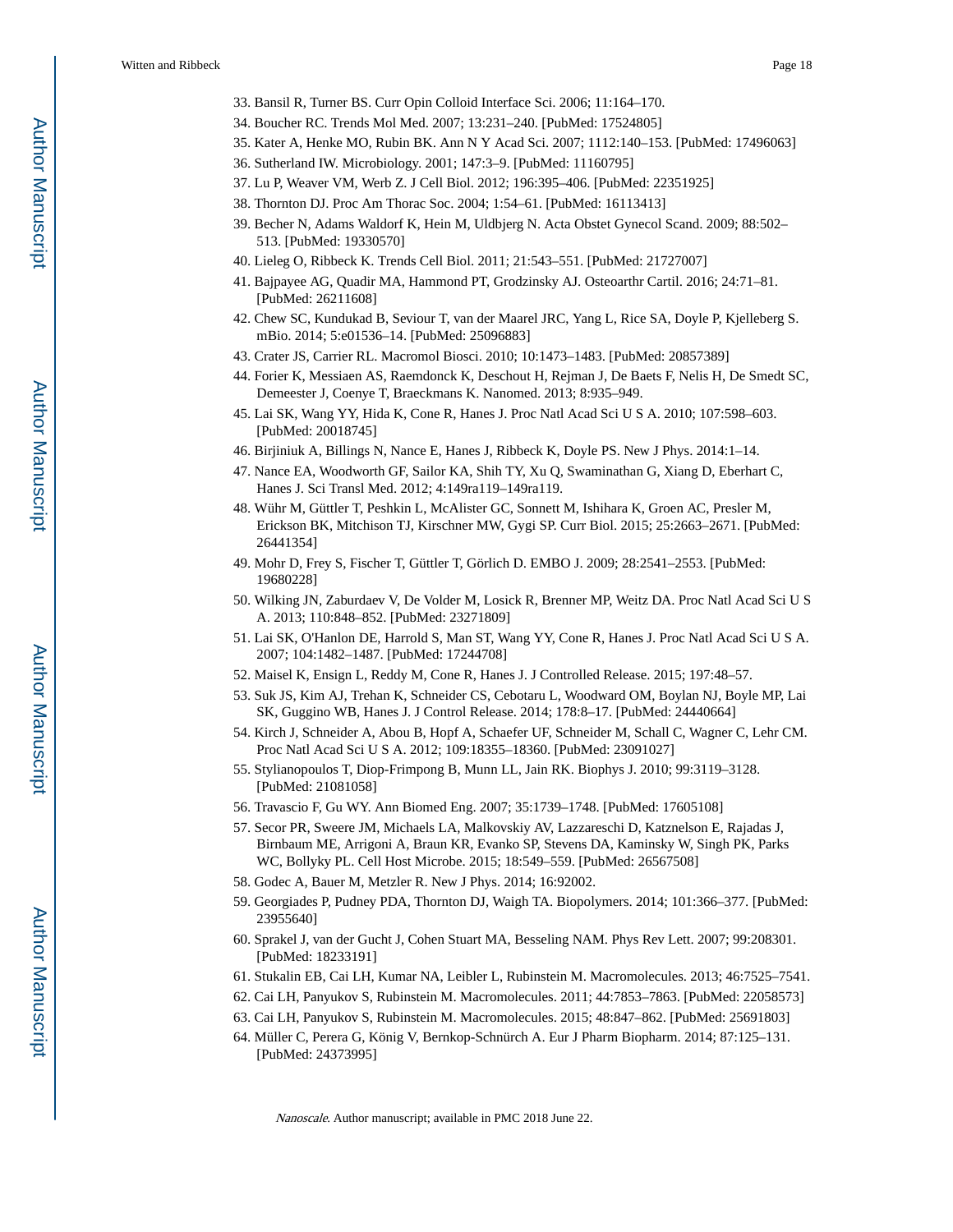- 65. Müller C, Leithner K, Hauptstein S, Hintzen F, Salvenmoser W, Bernkop-Schnürch A. J Nanoparticle Res. 2012; 15:1353–13.
- 66. Suk JS, Lai SK, Boylan NJ, Dawson MR, Boyle MP, Hanes J. Nanomed. 2011; 6:365–375.
- 67. Dawson M, Wirtz D, Hanes J. J Biol Chem. 2003; 278:50393–50401. [PubMed: 13679362]
- 68. Frey S, Görlich D. Cell. 2007; 130:512–523. [PubMed: 17693259]
- 69. McGill SL, Smyth HDC. Mol Pharm. 2010; 7:2280–2288. [PubMed: 20919744]
- 70. Wang YY, Lai SK, So C, Schneider C, Cone R, Hanes J. PloS One. 2011; 6:e21547. [PubMed: 21738703]
- 71. Alfandari D, Cousin H, Gaultier A, Smith K, White JM. Curr Biol.
- 72. Houry A, Gohar M, Deschamps J, Tischenko E, Aymerich S, Gruss A, Briandet R. Proc Natl Acad Sci U S A. 2012; 109:13088–13093. [PubMed: 22773813]
- 73. Hatch RA, Schiller NL. Antimicrob Agents Chemother. 1998; 42:974–977. [PubMed: 9559826]
- 74. Alipour M, Suntres ZE, Omri A. J Antimicrob Chemother. 2009; 64:317–325. [PubMed: 19465435]
- 75. Celli JP, Turner BS, Afdhal NH, Keates S, Ghiran I, Kelly CP, Ewoldt RH, McKinley GH, So P, Erramilli S, Bansil R. Proc Natl Acad Sci U S A. 2009; 106:14321–14326. [PubMed: 19706518]
- 76. Tseng BS, Zhang W, Harrison JJ, Quach TP, Song JL, Penterman J, Singh PK, Chopp DL, Packman AI, Parsek MR. Environ Microbiol. 2013; 15:2865–2878. [PubMed: 23751003]
- 77. Grodzinsky A. Forces, Fields and Flows in Biological Systems, Garland Science. 2011
- 78. Cu Y, Saltzman WM. Adv Drug Deliv Rev. 2009; 61:101–114. [PubMed: 19135488]
- 79. Billings N, Birjiniuk A, Samad TS, Doyle PS, Ribbeck K. Rep Prog Phys. 2015:1–17.
- 80. Axelrod D, Koppel DE, Schlessinger J, Elson E, Webb WW. Biophys J. 1976; 16:1055–1069. [PubMed: 786399]
- 81. Lubelski A, Klafter J. Biophys J. 2009; 96:2055–2063. [PubMed: 19289033]
- 82. Saxton MJ. Biophys J. 2001; 81:2226–2240. [PubMed: 11566793]
- 83. Lubelski A, Klafter J. Biophys J. 2008; 94:4646–4653. [PubMed: 18326658]
- 84. Krichevsky O, Bonnet G. Rep Prog Phys. 2002; 65:251–297.
- 85. McKinley SA, Yao L, Forest MG. J Rheol 1978-Present. 2009; 53:1487–1506.
- 86. Erickson AM, Henry BI, Murray JM, Klasse PJ, Angstmann CN. Biophys J. 2015; 109:164–172. [PubMed: 26153713]
- 87. Waigh TA. Rep Prog Phys. 2005; 68:685–742.
- 88. Ensign LM, Tang BC, Wang YY, Tse TA, Hoen T, Cone R, Hanes J. Sci Transl Med. 2012; 4:138ra79–138ra79.
- 89. Schneider CS, Xu Q, Boylan NJ, Chisholm J, Tang BC, Schuster BS, Henning A, Ensign LM, Lee E, Adstamongkonkul P, Simons BW, Wang SYS, Gong X, Yu T, Boyle MP, Suk JS, Hanes J. Sci Adv. 2017; 3:e1601556. [PubMed: 28435870]
- 90. Shaikh R, Singh TRR, Garland MJ, Woolfson AD, Donnelly RF. J Pharm Bioallied Sci. 2011; 3:89–100. [PubMed: 21430958]
- 91. Olmsted SS, Padgett JL, Yudin AI, Whaley KJ, Moench TR, Cone RA. Biophys J. 2001; 81:1930– 1937. [PubMed: 11566767]
- 92. Khanvilkar K, Donovan MD, Flanagan DR. Adv Drug Deliv Rev. 2001; 48:173–193. [PubMed: 11369081]
- 93. Byun S, Sinskey YL, Lu YCS, Frank EH, Grodzinsky AJ. Arch Biochem Biophys. 2013; 540:1–8. [PubMed: 24135706]
- 94. Mammen M, Choi SK, Whitesides GM. Angew Chem Int Ed. 1998; 37:2754–2794.
- 95. Cohen M, Zhang XQ, Senaati HP, Chen HW, Varki NM, Schooley RT, Gagneux P. Virol J. 2013; 10:321. [PubMed: 24261589]
- 96. Yang X, Steukers L, Forier K, Xiong R, Braeckmans K, Van Reeth K, Nauwynck H. PloS One. 2014; 9:e110026. [PubMed: 25333824]
- 97. Ehre C, Worthington EN, Liesman RM, Grubb BR, Barbier D, O'Neal WK, Sallenave JM, Pickles RJ, Boucher RC. Proc Natl Acad Sci U S A. 2012; 109:16528–16533. [PubMed: 23012413]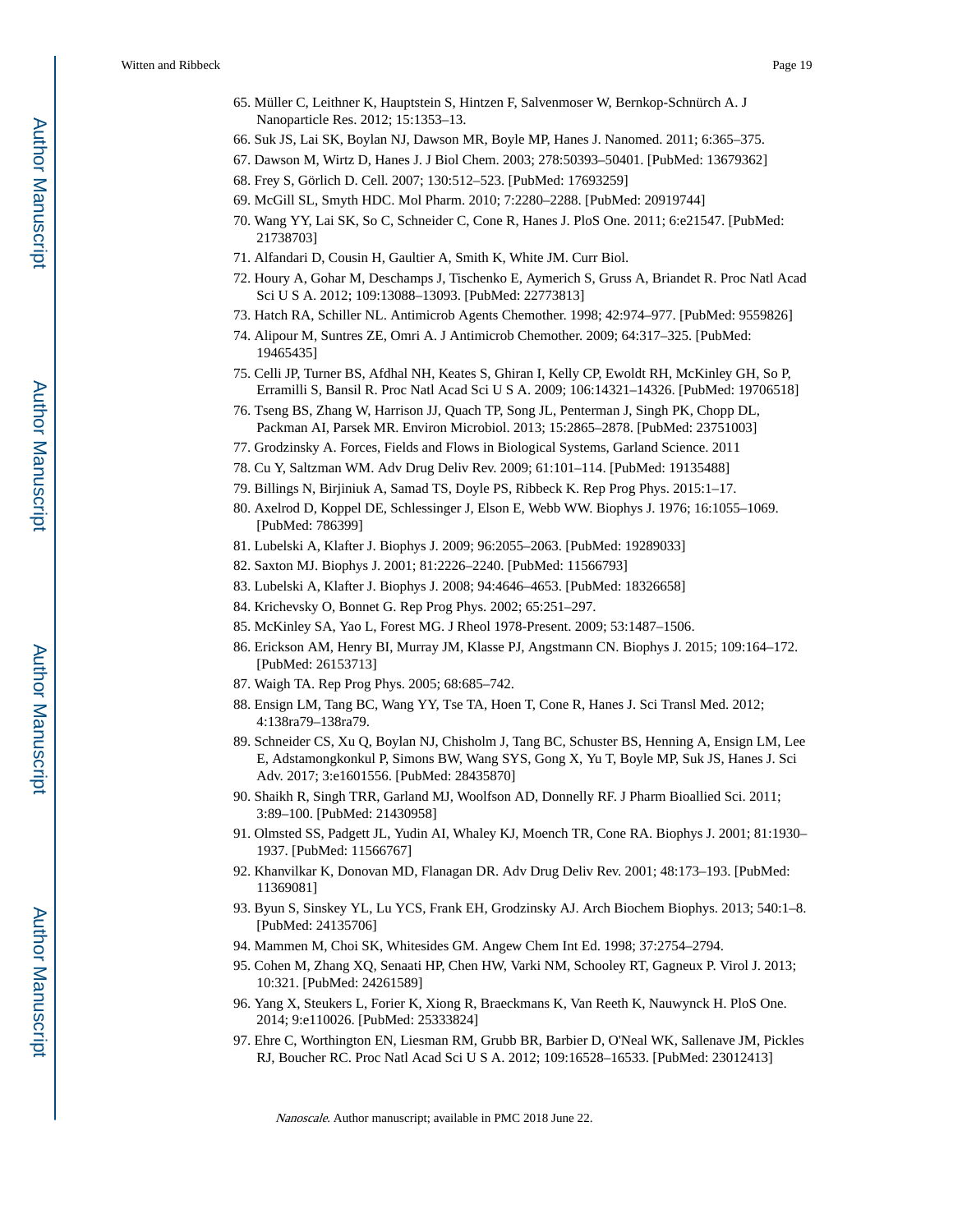- 98. Hynes RO. Science. 2009; 326:1216–1219. [PubMed: 19965464]
- 99. Rozario T, DeSimone DW. Dev Biol. 2010; 341:126–140. [PubMed: 19854168]
- 100. Bernkop-Schnürch A. Adv Drug Deliv Rev. 2005; 57:1569–1582. [PubMed: 16176846]
- 101. Braga J, McNally JG, Carmo-Fonseca M. Biophys J. 2007; 92:2694–2703. [PubMed: 17259280]
- 102. Ribbeck K, Görlich D. EMBO J. 2001; 20:1320–1330. [PubMed: 11250898]
- 103. Byun S, Tortorella MD, Malfait AM, Fok K, Frank EH, Grodzinsky AJ. Arch Biochem Biophys. 2010; 499:32–39. [PubMed: 20447377]
- 104. Gordon CA, Hodges NA, Marriott C. J Antimicrob Chemother. 1988; 22:667–674. [PubMed: 3145268]
- 105. Li L, Lieleg O, Jang S, Ribbeck K, Han J. Lab Chip. 2012; 12:4071–9. [PubMed: 22878692]
- 106. Hunt BE, Weber A, Berger A, Ramsey B, Smith AL. Antimicrob Agents Chemother. 1995; 39:34–39. [PubMed: 7535039]
- 107. Cao B, Christophersen L, Thomsen K, Sønderholm M, Bjarnsholt T, Jensen PØ, Høiby N, Moser C. J Antimicrob Chemother. 2015; 70:2057–2063. [PubMed: 25786481]
- 108. Nichols WW, Dorrington SM, Slack MP, Walmsley HL. Antimicrob Agents Chemother. 1988; 32:518–523. [PubMed: 3132093]
- 109. Nichols WW, Evans MJ, Slack MP, Walmsley HL. J Gen Microbiol. 1989; 135:1291–1303. [PubMed: 2516117]
- 110. Huang JX, Blaskovich MAT, Pelingon R, Ramu S, Kavanagh A, Elliott AG, Butler MS, Montgomery AB, Cooper MA. Antimicrob Agents Chemother. 2015:AAC.00808–15.
- 111. Anderl JN, Franklin MJ, Stewart PS. Antimicrob Agents Chemother. 2000; 44:1818–1824. [PubMed: 10858336]
- 112. Ciofu O, Tolker-Nielsen T, Jensen PØ, Wang H, Høiby N. Adv Drug Deliv Rev. 2015; 85:7–23. [PubMed: 25477303]
- 113. Walters MC, Roe F, Bugnicourt A, Franklin MJ, Stewart PS. Antimicrob Agents Chemother. 2003; 47:317–323. [PubMed: 12499208]
- 114. Billings N, Millan M, Caldara M, Rusconi R, Tarasova Y, Stocker R, Ribbeck K. PLoS Pathog. 2013; 9:e1003526. [PubMed: 23950711]
- 115. Sigurdsson HH, Kirch J, Lehr CM. Int J Pharm. 2013; 453:56–64. [PubMed: 23727593]
- 116. Benincasa M, Mattiuzzo M, Herasimenka Y, Cescutti P, Rizzo R, Gennaro R. J Pept Sci. 2009; 15:595–600. [PubMed: 19466693]
- 117. Batoni G, Maisetta G, Esin S. Biochim Biophys Acta. 2016; 1858:1044–1060. [PubMed: 26525663]
- 118. Herasimenka Y, Benincasa M, Mattiuzzo M, Cescutti P, Gennaro R, Rizzo R. Peptides. 2005; 26:1127–1132. [PubMed: 15949630]
- 119. Chan C, Burrows LL, Deber CM. J Pept Res. 2005; 65:343–351. [PubMed: 15787964]
- 120. Yin LM, Lee S, Mak JSW, Helmy AS, Deber CM.
- 121. Chan C, Burrows LL, Deber CM. J Biol Chem. 2004; 279:38749–38754. [PubMed: 15247257]
- 122. Kuo HH, Chan C, Burrows LL, Deber CM. Chem Biol Amp Drug Des. 2007; 69:405–412.
- 123. Bucki R, Sostarecz AG, Byfield FJ, Savage PB, Janmey PA. J Antimicrob Chemother. 2007; 60:535–545. [PubMed: 17584802]
- 124. Bucki R, Namiot DB, Namiot Z, Savage PB, Janmey PA. J Antimicrob Chemother. 2008; 62:329– 335. [PubMed: 18456648]
- 125. Bucki R, Byfield FJ, Janmey PA. Eur Respir J. 2007; 29:624–632. [PubMed: 17215317]
- 126. Weiner DJ, Bucki R, Janmey PA. Am J Respir Cell Mol Biol. 2003; 28:738–745. [PubMed: 12600826]
- 127. Fadnes B, Rekdal O, Uhlin-Hansen L. BMC Cancer. 2009; 9:183. [PubMed: 19527490]
- 128. Cone RA. Adv Drug Deliv Rev. 2009; 61:75–85. [PubMed: 19135107]
- 129. Lieleg O, Baumgärtel RM, Bausch AR. Biophys J. 2009; 97:1569–1577. [PubMed: 19751661]
- 130. Arends F, Baumgärtel R, Lieleg O. Langmuir ACS J Surf Colloids. 2013; 29:15965–15973.

Author Manuscript

Author Manuscript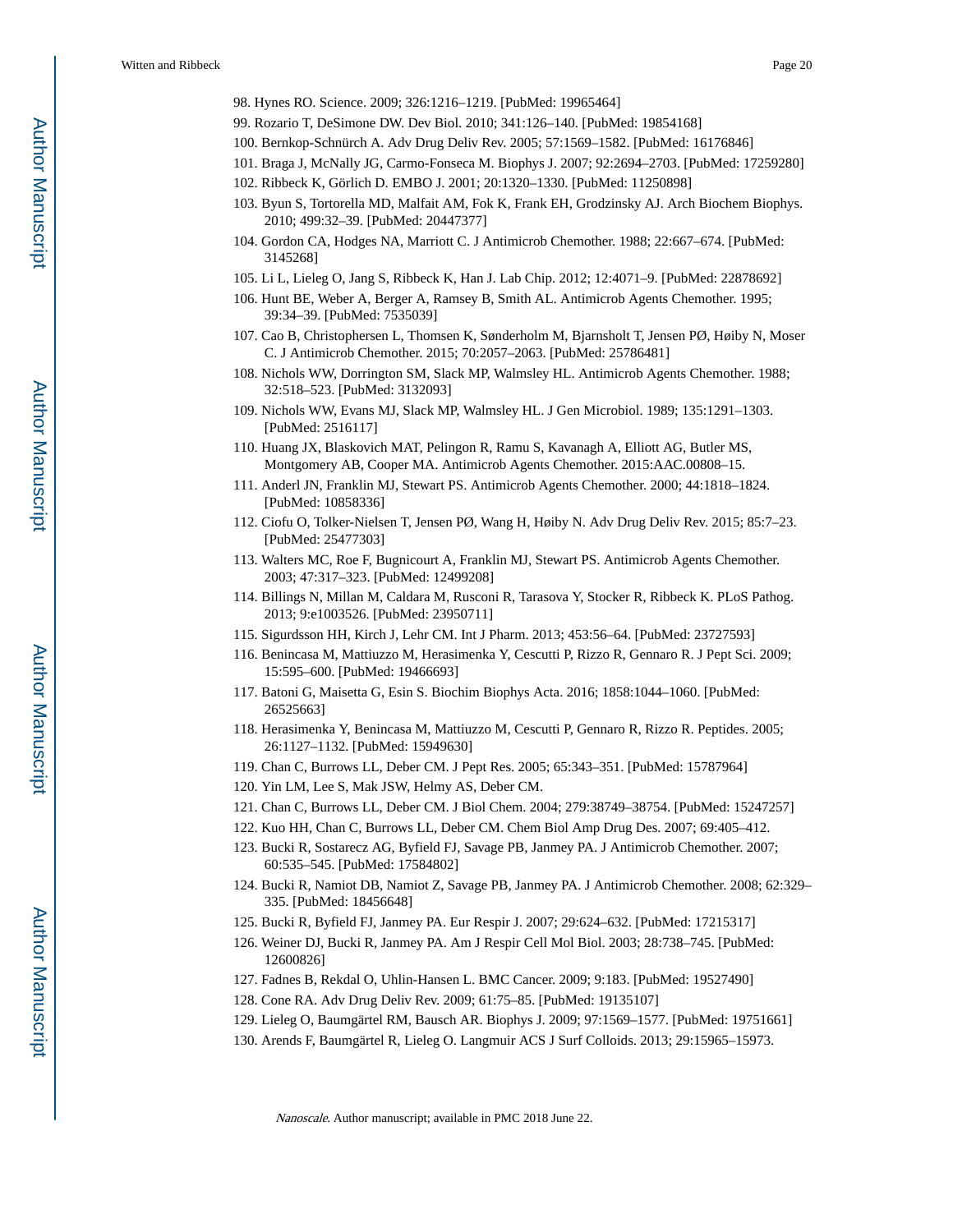- 131. Li LD, Crouzier T, Sarkar A, Dunphy L, Han J, Ribbeck K. Biophys J. 2013; 105:1357–1365. [PubMed: 24047986]
- 132. Du J, Bandara HMHN, Du P, Huang H, Hoang K, Nguyen D, Mogarala SV, Smyth HDC. Mol Pharm. 2015; 12:1544–1553. [PubMed: 25793309]
- 133. Marcus Y, Sasson K, Fridkin M, Shechter Y. J Med Chem. 2008; 51:4300–4305. [PubMed: 18578475]
- 134. Chen S, Itoh Y, Masuda T, Shimizu S, Zhao J, Ma J, Nakamura S, Okuro K, Noguchi H, Uosaki K, Aida T. Science. 2015; 348:555–559. [PubMed: 25931555]
- 135. Ma CD, Wang C, Acevedo-Vélez C, Gellman SH, Abbott NL. Nature. 2015; 517:347–350. [PubMed: 25592540]
- 136. Sanders LK, Xian W, Guáqueta C, Strohman MJ, Vrasich CR, Luijten E, Wong GCL. Proc Natl Acad Sci U S A. 2007; 104:15994–15999. [PubMed: 17911256]
- 137. Scanlon TC, Teneback CC, Gill A, Bement JL, Weiner JA, Lamppa JW, Leclair LW, Griswold KE. ACS Chem Biol. 2010; 5:809–818. [PubMed: 20604527]
- 138. Gill A, Scanlon TC, Osipovitch DC, Madden DR, Griswold KE. PloS One. 2011; 6:e16788. [PubMed: 21408218]
- 139. Griswold KE, Bement JL, Teneback CC, Scanlon TC, Wargo MJ, Leclair LW. Bioengineered. 2014; 5:143–147. [PubMed: 24637705]
- 140. Teneback CC, Scanlon TC, Wargo MJ, Bement JL, Griswold KE, Leclair LW. Antimicrob Agents Chemother. 2013; 57:5559–5564. [PubMed: 23979752]
- 141. Raveh B, Karp JM, Sparks S, Dutta K, Rout MP, Sali A, Cowburn D. Proc Natl Acad Sci U S A. 2016; 113:E2489–97. [PubMed: 27091992]
- 142. Quimby BB, Leung SW, Bayliss R, Harreman MT, Thirumala G, Stewart M, Corbett AH. J Biol Chem. 2001; 276:38820–38829. [PubMed: 11489893]
- 143. Bagchi B, Blainey PC, Xie XS. J Phys Chem B. 2008; 112:6282–6284. [PubMed: 18321088]
- 144. Blainey PC, van Oijen AM, Banerjee A, Verdine GL, Xie XS. Proc Natl Acad Sci U S A. 2006; 103:5752–5757. [PubMed: 16585517]
- 145. Blainey PC, Luo G, Kou SC, Mangel WF, Verdine GL, Bagchi B, Xie XS. Nat Struct Mol Biol. 2009; 16:1224–1229. [PubMed: 19898474]
- 146. Diamond AD, Hsu JT. Biotechnol Bioeng. 1989; 34:1000–1014. [PubMed: 18588191]
- 147. Strulson CA, Molden RC, Keating CD, Bevilacqua PC. Nat Chem. 2012; 4:941–946. [PubMed: 23089870]
- 148. Brangwynne CP. J Cell Biol. 2013; 203:875–881. [PubMed: 24368804]
- 149. Li P, Banjade S, Cheng HC, Kim S, Chen B, Guo L, Llaguno M, Hollingsworth JV, King DS, Banani SF, Russo PS, Jiang QX, Nixon BT, Rosen MK. Nature. 2012; 483:336–340. [PubMed: 22398450]
- 150. Colwell LJ, Brenner MP, Ribbeck K. PLoS Comput Biol. 2010; 6:e1000747. [PubMed: 20421988]
- 151. Lieleg O, Vladescu I, Ribbeck K. Biophys J. 2010; 98:1782–1789. [PubMed: 20441741]
- 152. Guiot E, Georges P, Brun A, Fontaine Aupart MP, Bellon Fontaine MN, Briandet R. Photochem Photobiol. 2002; 75:570–578. [PubMed: 12081317]
- 153. Xu Q, Ensign LM, Boylan NJ, Schön A, Gong X, Yang JC, Lamb NW, Cai S, Yu T, Freire E, Hanes J. ACS Nano. 2015:150824093910007.
- 154. Li X, Chen D, Le C, Zhu C, Gan Y, Hovgaard L, Yang M. Int J Nanomedicine. 2011; 6:3151– 3162. [PubMed: 22163166]
- 155. Mastorakos P, da Silva AL, Chisholm J, Song E, Choi WK, Boyle MP, Morales MM, Hanes J, Suk JS. Proc Natl Acad Sci U S A. 2015; 112:8720–8725. [PubMed: 26124127]
- 156. Mastorakos P, Zhang C, Berry S, Oh Y, Lee S, Eberhart CG, Woodworth GF, Suk JS, Hanes J. Adv Healthc Mater. 2015; 4:1023–1033. [PubMed: 25761435]
- 157. Suk JS, Xu Q, Kim N, Hanes J, Ensign LM. Adv Drug Deliv Rev. 2016; 99:28–51. [PubMed: 26456916]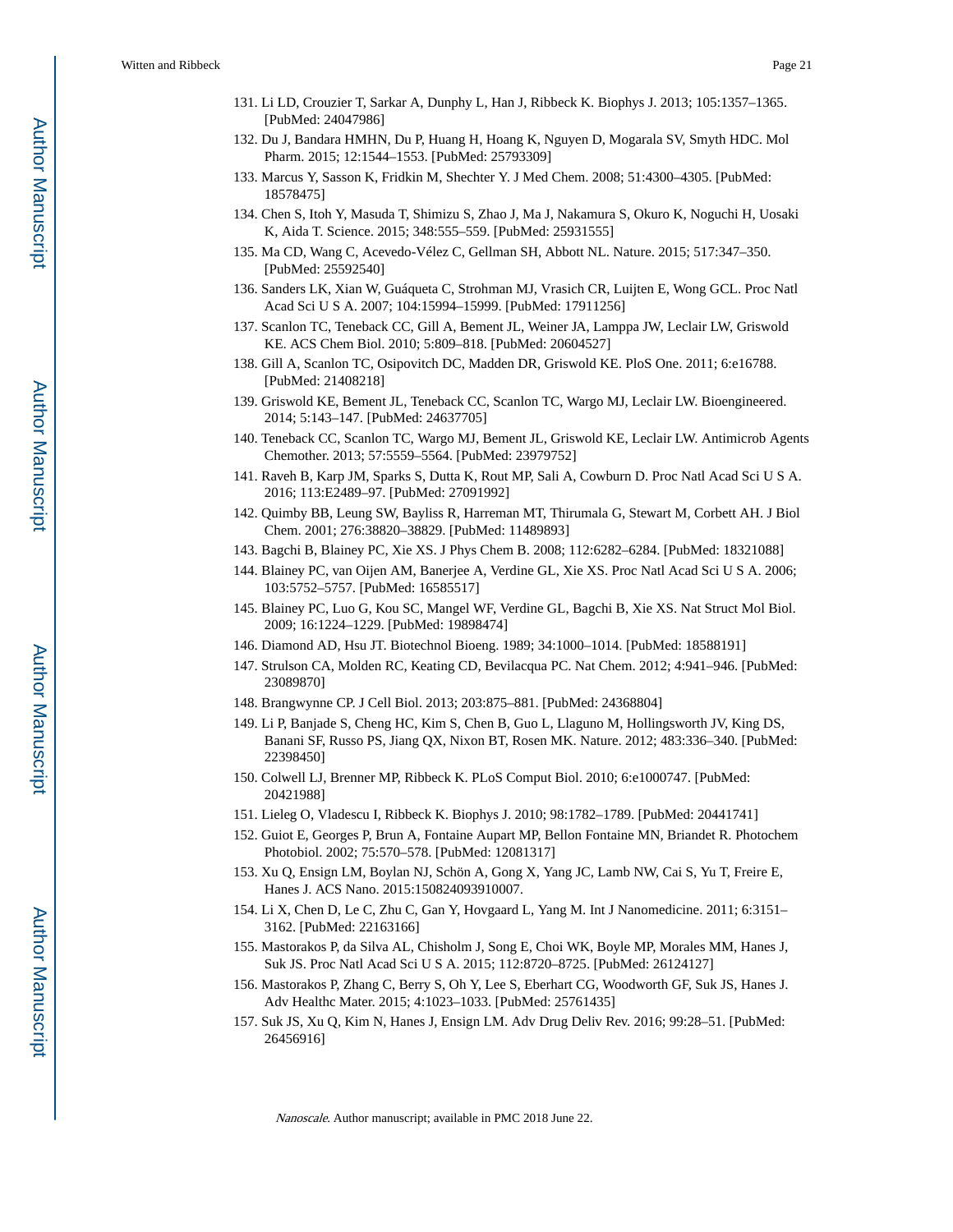- 158. Maisel K, Reddy M, Xu Q, Chattopadhyay S, Cone R, Ensign LM, Hanes J. Nanomed. 2016; 11:1337–1343.
- 159. Lai SK, Hida K, Shukair S, Wang YY, Figueiredo A, Cone R, Hope TJ, Hanes J. J Virol. 2009; 83:11196–11200. [PubMed: 19692470]
- 160. Wang YY, Kannan A, Nunn KL, Murphy MA, Subramani DB, Moench T, Cone R, Lai SK. Mucosal Immunol. 2014; 7:1036–1044. [PubMed: 24496316]
- 161. Hida K, Lai SK, Suk JS, Won SY, Boyle MP, Hanes J. PloS One. 2011; 6:e19919. [PubMed: 21637751]
- 162. Schuster BS, Kim AJ, Kays JC, Kanzawa MM, Guggino WB, Boyle MP, Rowe SM, Muzyczka N, Suk JS, Hanes J. Mol Ther. 2014; 22:1484–1493. [PubMed: 24869933]
- 163. Wang YY, Harit D, Subramani DB, Arora H, Kumar PA, Lai SK. Eur Respir J. 2016:1601709.
- 164. Fahrbach KM, Malykhina O, Stieh DJ, Hope TJ. PloS One. 2013; 8:e76176. [PubMed: 24098437]
- 165. Gunn BM, Schneider JR, Shansab M, Bastian AR, Fahrbach KM, Smith AD, Mahan AE, Karim MM, Licht AF, Zvonar I, Tedesco J, Anderson MR, Chapel A, Suscovich TJ, Malaspina DC, Streeck H, Walker BD, Kim A, Lauer G, Altfeld M, Pillai S, Szleifer I, Kelleher NL, Kiser PF, Hope TJ, Alter G. Mucosal Immunol. 2016; 9:1549–1558. [PubMed: 26960182]
- 166. Wang YY, Schroeder HA, Nunn KL, Woods K, Anderson DJ, Lai SK, Cone RA. PloS One. 2016; 11:e0158338. [PubMed: 27362256]
- 167. Chen A, McKinley SA, Wang S, Shi F, Mucha PJ, Forest MG, Lai SK. Biophys J. 2014; 106:2028–2036. [PubMed: 24806935]
- 168. Wessler T, Chen A, McKinley SA, Cone R, Forest MG, Lai SK. ACS Infect Dis. 2015; 2:82–92. [PubMed: 26771004]
- 169. Henry CE, Wang YY, Yang Q, Hoang T, Chattopadhyay S, Hoen T, Ensign LM, Nunn KL, Schroeder H, McCallen J, Moench T, Cone R, Roffler SR, Lai SK. Acta Biomater. 2016; 43:61– 70. [PubMed: 27424083]
- 170. Verhoef JJF, Carpenter JF, Anchordoquy TJ, Schellekens H. Drug Discov Today. 2014; 19:1945– 1952. [PubMed: 25205349]
- 171. Lin W. Chem Rev. 2015; 115:10407–10409. [PubMed: 26463639]
- 172. Meers P, Neville M, Malinin V, Scotto AW, Sardaryan G, Kurumunda R, Mackinson C, James G, Fisher S, Perkins WR. J Antimicrob Chemother. 2008; 61:859–868. [PubMed: 18305202]
- 173. Wong C, Stylianopoulos T, Cui J, Martin J, Chauhan VP, Jiang W, Popović Z, Jain RK, Bawendi MG, Fukumura D. Proc Natl Acad Sci U S A. 2011; 108:2426–2431. [PubMed: 21245339]
- 174. Liu M, Zhang J, Zhu X, Shan W, Li L, Zhong J, Zhang Z, Huang Y. J Controlled Release. 2016; 222:67–77.
- 175. Forier K, Raemdonck K, De Smedt SC, Demeester J, Coenye T, Braeckmans K. J Control Release. 2014; 190:607–623. [PubMed: 24794896]
- 176. Liu M, Wu L, Zhu X, Shan W, Li L, Cui Y, Huang Y. J Mater Chem B. 2016; 4:5831–5841.
- 177. Shan W, Zhu X, Liu M, Li L, Zhong J, Sun W, Zhang Z, Huang Y. ACS Nano. 2015; 9:2345– 2356. [PubMed: 25658958]
- 178. Popov A, Enlow E, Bourassa J, Chen H. Nanomed. 2016; 12:1863–1871.
- 179. Pereira de Sousa I, Moser T, Steiner C, Fichtl B, Bernkop-Schnürch A. Int J Pharm. 2016; 500:236–244. [PubMed: 26802494]
- 180. Shan W, Zhu X, Tao W, Cui Y, Liu M, Wu L, Li L, Zheng Y, Huang Y. ACS Appl Mater Interfaces. 2016; 8:25444–25453. [PubMed: 27588330]
- 181. Yu T, Chan KWY, Anonuevo A, Song X, Schuster BS, Chattopadhyay S, Xu Q, Oskolkov N, Patel H, Ensign LM, van Zjil PCM, McMahon MT, Hanes J. Nanomed. 2015; 11:401–405.
- 182. Bonengel S, Prüfert F, Perera G, Schauer J, Bernkop-Schnürch A. Int J Pharm. 2015; 483:19–25. [PubMed: 25623492]
- 183. Suchaoin W, Pereira de Sousa I, Netsomboon K, Lam HT, Laffleur F, Bernkop-Schnürch A. Int J Pharm. 2016; 510:255–262. [PubMed: 27329673]
- 184. Breeuwer M, Goldfarb DS. Cell. 1990; 60:999–1008. [PubMed: 1690602]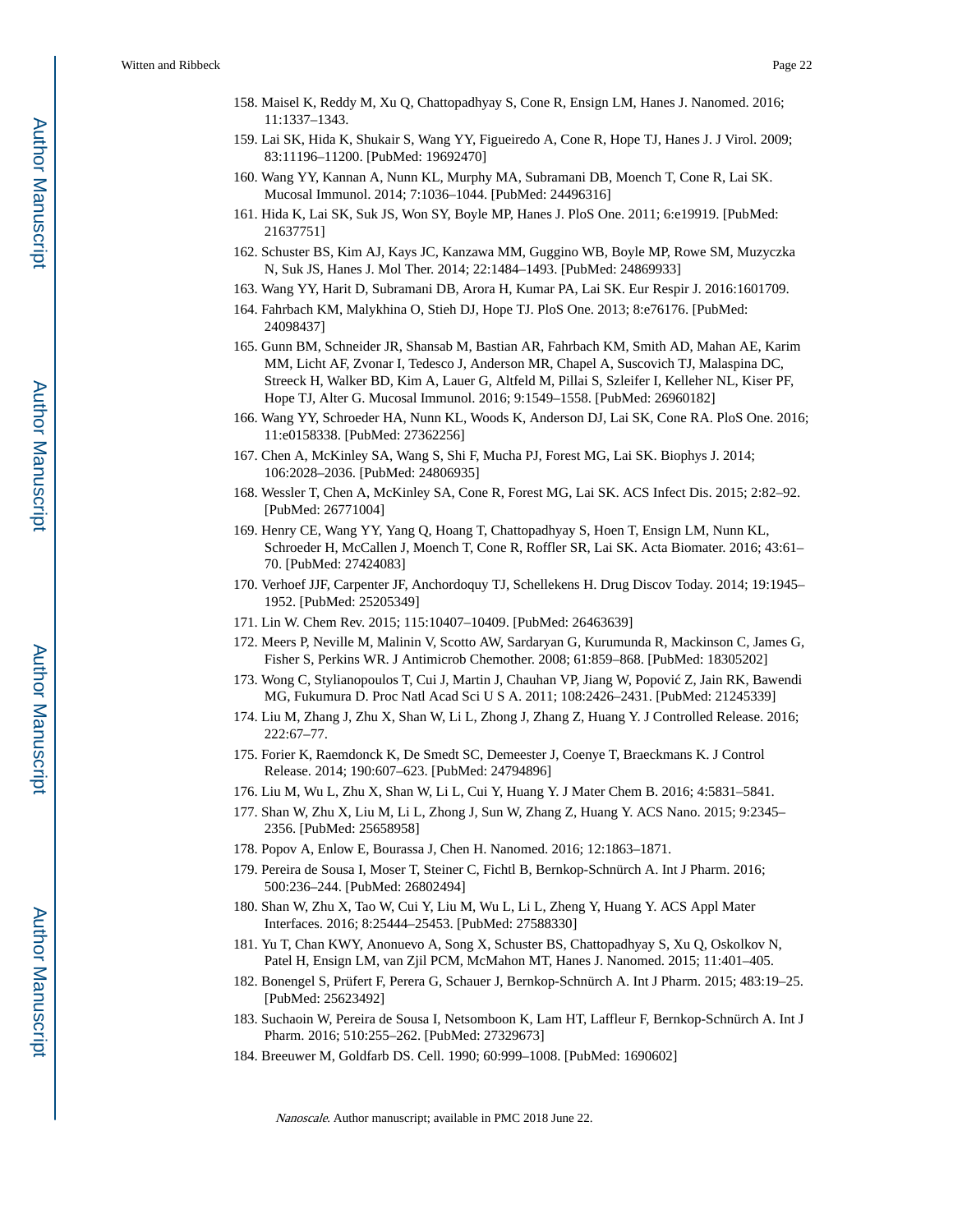- 185. Sakiyama Y, Mazur A, Kapinos LE, Lim RYH. Nat Nanotechnol. 2016; 11:719–723. [PubMed: 27136131]
- 186. Lim RYH, Huang NP, Köser J, Deng J, Lau KHA, Schwarz-Herion K, Fahrenkrog B, Aebi U. Proc Natl Acad Sci U S A. 2006; 103:9512–9517. [PubMed: 16769882]
- 187. Moussavi-Baygi R, Mofrad MRK. Sci Rep. 2016; 6:29991. [PubMed: 27470900]
- 188. Rout MP, Aitchison JD, Magnasco MO, Chait BT. Trends Cell Biol. 2003; 13:622–628. [PubMed: 14624840]
- 189. Tagliazucchi M, Peleg O, Kröger M, Rabin Y, Szleifer I. Proc Natl Acad Sci U S A. 2013; 110:3363–3368. [PubMed: 23404701]
- 190. Käsdorf BT, Arends F, Lieleg O. Biophys J. 2015; 109:2171–2181. [PubMed: 26588575]
- 191. Xu Q, Boylan NJ, Suk JS, Wang YY, Nance EA. J Control Ldots.
- 192. Martens TF, Vercauteren D, Forier K, Deschout H, Remaut K, Paesen R, Ameloot M, Engbersen JF, Demeester J, De Smedt SC, Braeckmans K. Nanomed. 2013; 8:1955–1968.
- 193. Toppazzini M, Coslovi A, Boschelle M, Marsich E, Benincasa M, Gennaro R, Paoletti S. Carbohydr Polym. 2011; 83:578–585.
- 194. Duffy CV, David L, Crouzier T. Acta Biomater. 2015; 20:51–59. [PubMed: 25818947]
- 195. Jovanovic-Talisman T, Tetenbaum-Novatt J, McKenney AS, Zilman A, Peters R, Rout MP, Chait BT. Nature. 2009; 457:1023–1027. [PubMed: 19098896]
- 196. Critchfield AS, Yao G, Jaishankar A, Friedlander RS, Lieleg O, Doyle PS, McKinley G, House M, Ribbeck K. PloS One. 2013; 8:e69528. [PubMed: 23936335]
- 197. Arends F, Nowald C, Pflieger K, Boettcher K, Zahler S, Lieleg O. PloS One. 2015; 10:e0118090. [PubMed: 25689062]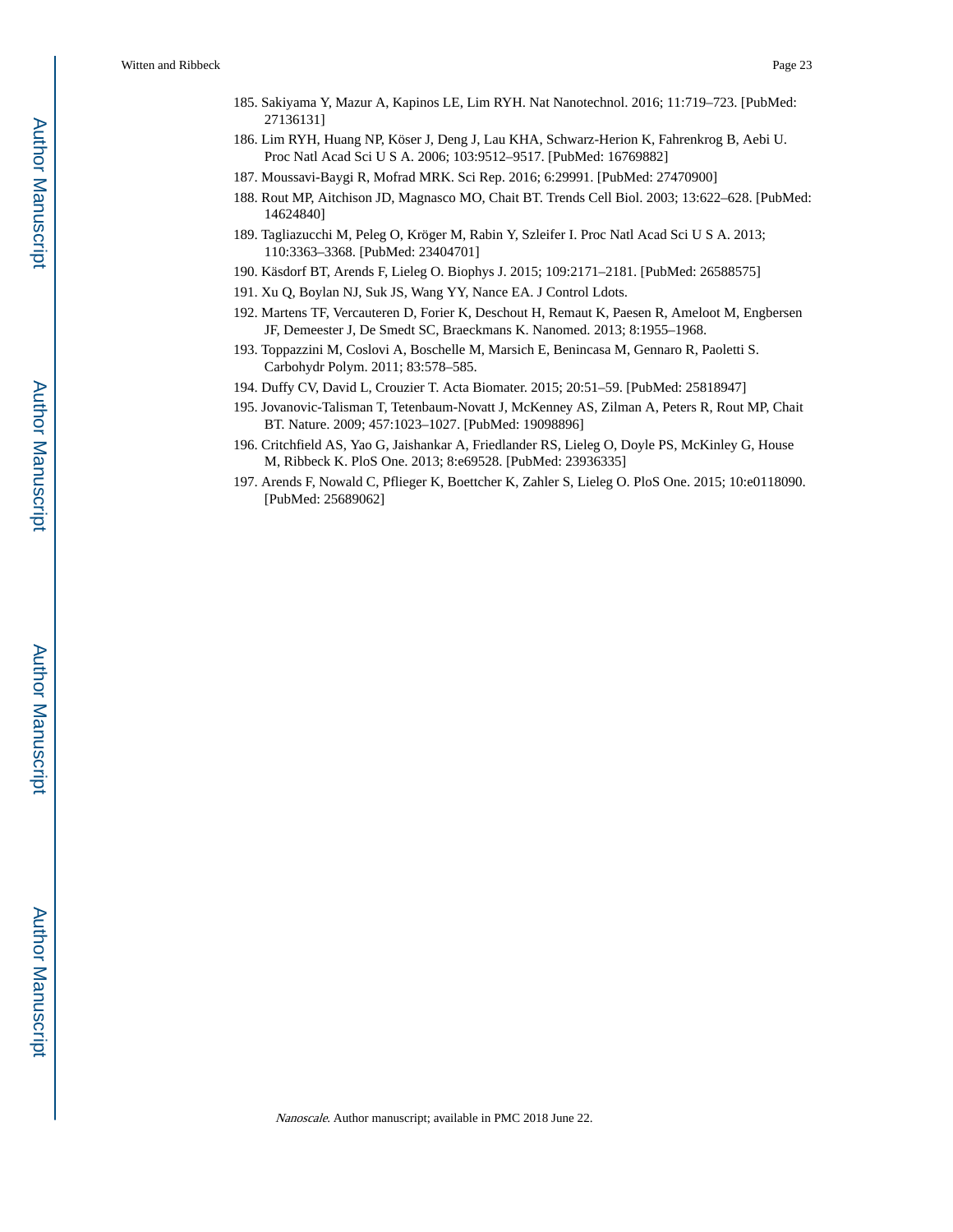

#### **Figure 1.**

Scanning electron microscopy of biological hydrogels. a) Cervical mucus samples from pregnant patients at low or high risk for preterm birth. Scale bar: 200nm. Reprinted with permission from Critchfield et al. (2013).<sup>196</sup> Copyright (2013) PLOS. b) Reconstituted basal lamina ECM gels. Scale bar: 25μm. Reprinted with permission from Arends et al. (2015).<sup>197</sup> Copyright (2015) PLOS.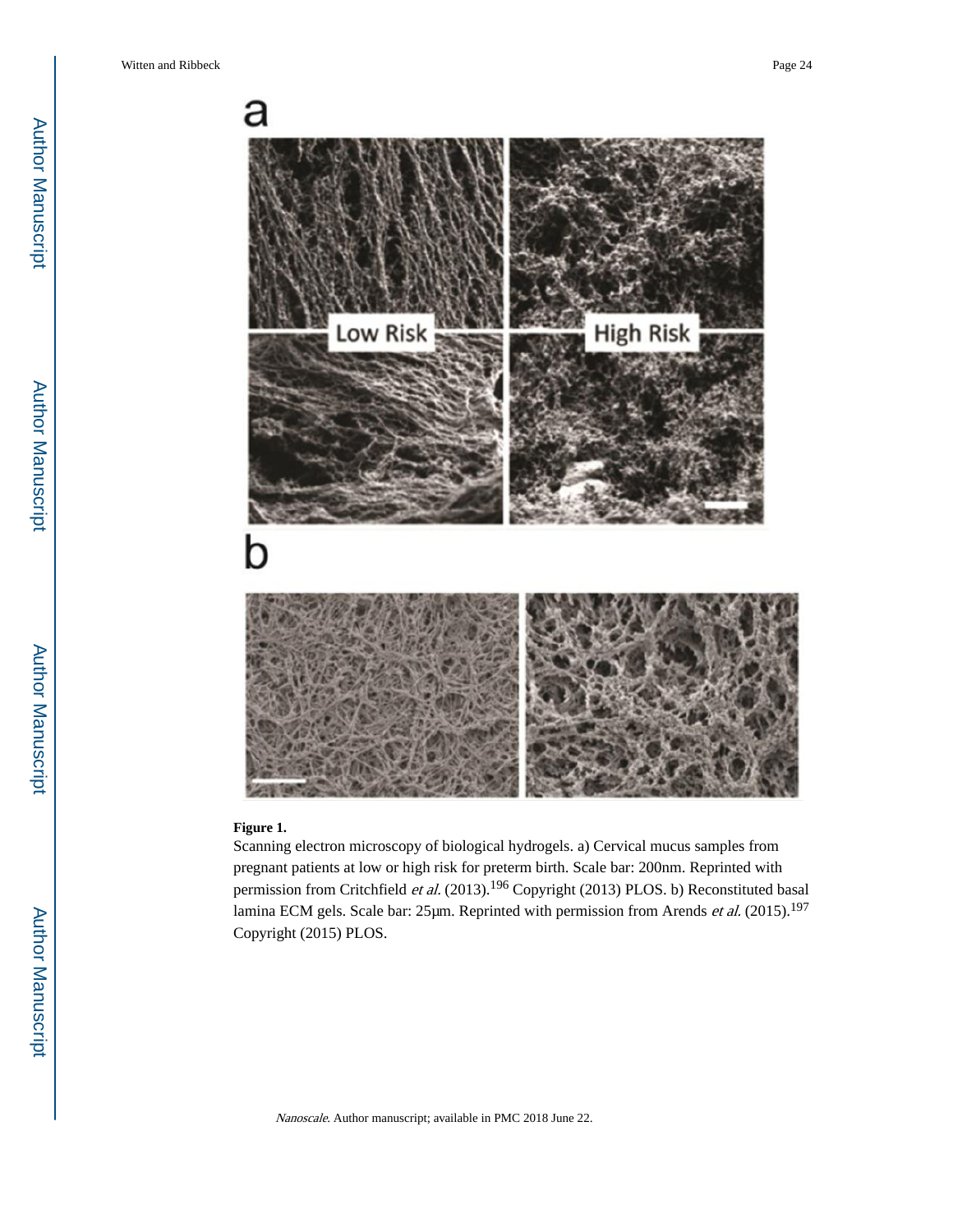

### **Figure 2.**

Effects of steric hindrance and chemical interactions on gel penetration. a) Particles above the mesh size are unable to penetrate the gel, even if they do not interact with the gel. b) Small inert particles penetrate gels. c) Under some conditions (see section 3.4 for details), weak interactions with gel polymers can enhance partitioning into the gel and subsequent penetration. The schematic assumes that the bath is fixed at a constant solute concentration. d) Binding to the gel causes enrichment of solute at the interface but slowed gel penetration.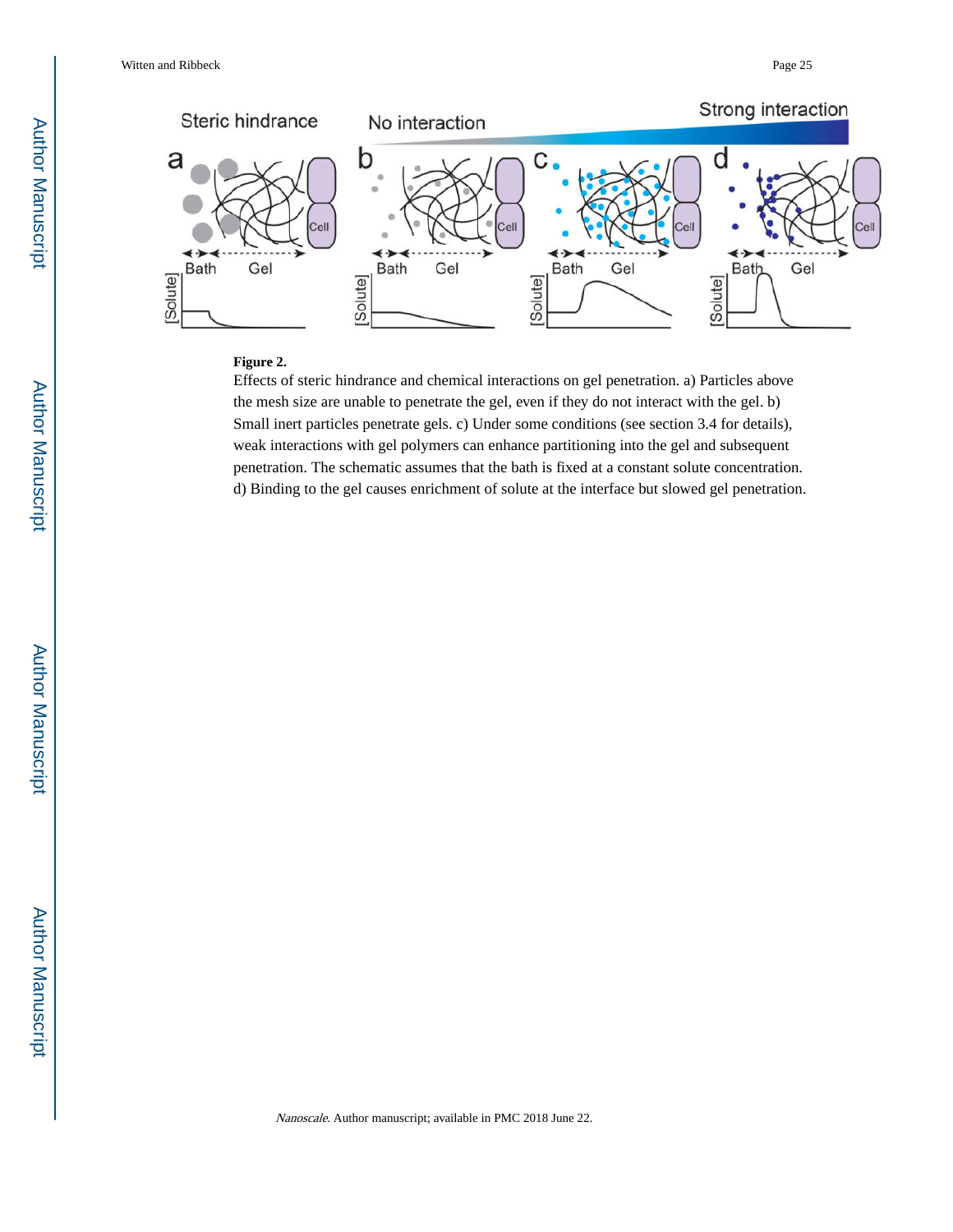

### **Figure 3.**

Steric effects on diffusion in gels (a-c) and mechanisms to modulate steric hindrance (d-e). Thin lines represent thermal motion of the particle. a) Particles smaller than the mesh size diffuse freely in interstitial fluid. b) Particles on the order of the mesh size have significant steric hindrance but eventually penetrate gels. c) Large particles are trapped. d) Particles that cleave gel polymers may diffuse more quickly. Notched green circles attached to particle are lytic enzymes; green segments of gel polymer are substrates for the enzymes. e) Particles may reversibly disrupt gel crosslinks (blue-blue contacts), allowing enhanced diffusion without irreversibly degrading the gel.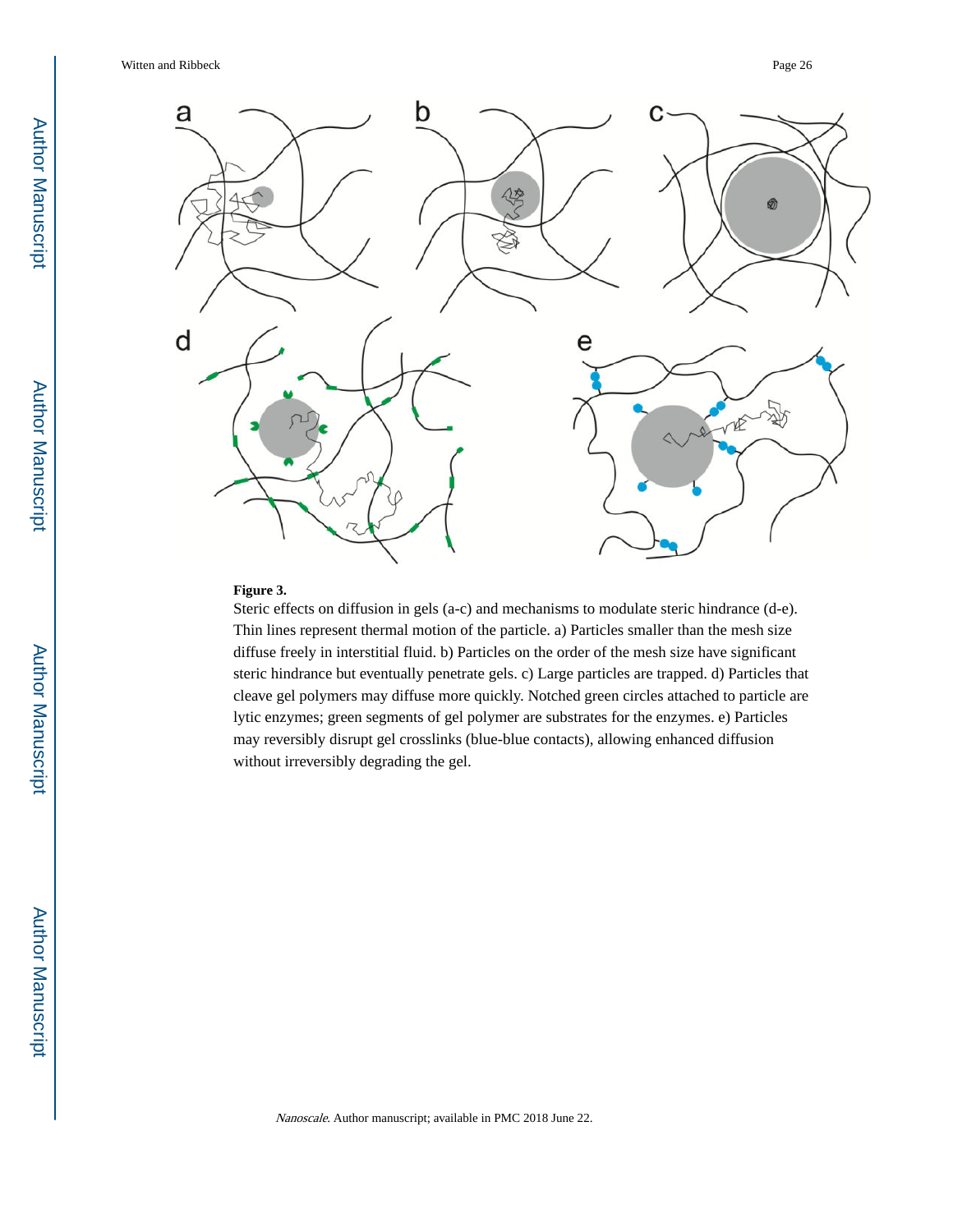Witten and Ribbeck Page 27



### **Figure 4.**

Distinction between "binding" and "partitioning." a) Penetration of Cy5-labeled (fluorescent) tobramycin and ciprofloxacin into P. aeruginosa biofilms. Plots represent quantified timecourses of penetration, with representative images shown above plots. Cy5 tobramycin penetrates the gel less extensively than Cy5-ciprofloxacin. Adapted with permission from Tseng et al.  $(2013)$ .<sup>76</sup> Copyright (2013) Society for Applied Microbiology and John Wiley and Sons Ltd. b) Penetration of Avidin and a neutral Avidin variant (NeutrAvidin), both fluorescently labeled with fluorescein isocyanate (shown in green), into bovine articular cartilage. Positively charged Avidin penetrates more than NeutrAvidin. Reprinted with permission from Bajpayee et al.  $(2014).^{21}$  Copyright (2014) Elsevier. c, d) Schematic of difference between a and b in terms of nanoscale free energy landscape. c) Cy5-tobramycin binds specific targets and must escape binding energy wells to continue diffusing, meaning that electrostatic potential is not constant on the nanoscale. d) Avidin diffuses in nearly uniformly charged cartilage; thus, binding energy wells are minimal and a Donnan treatment of electrostatics is appropriate.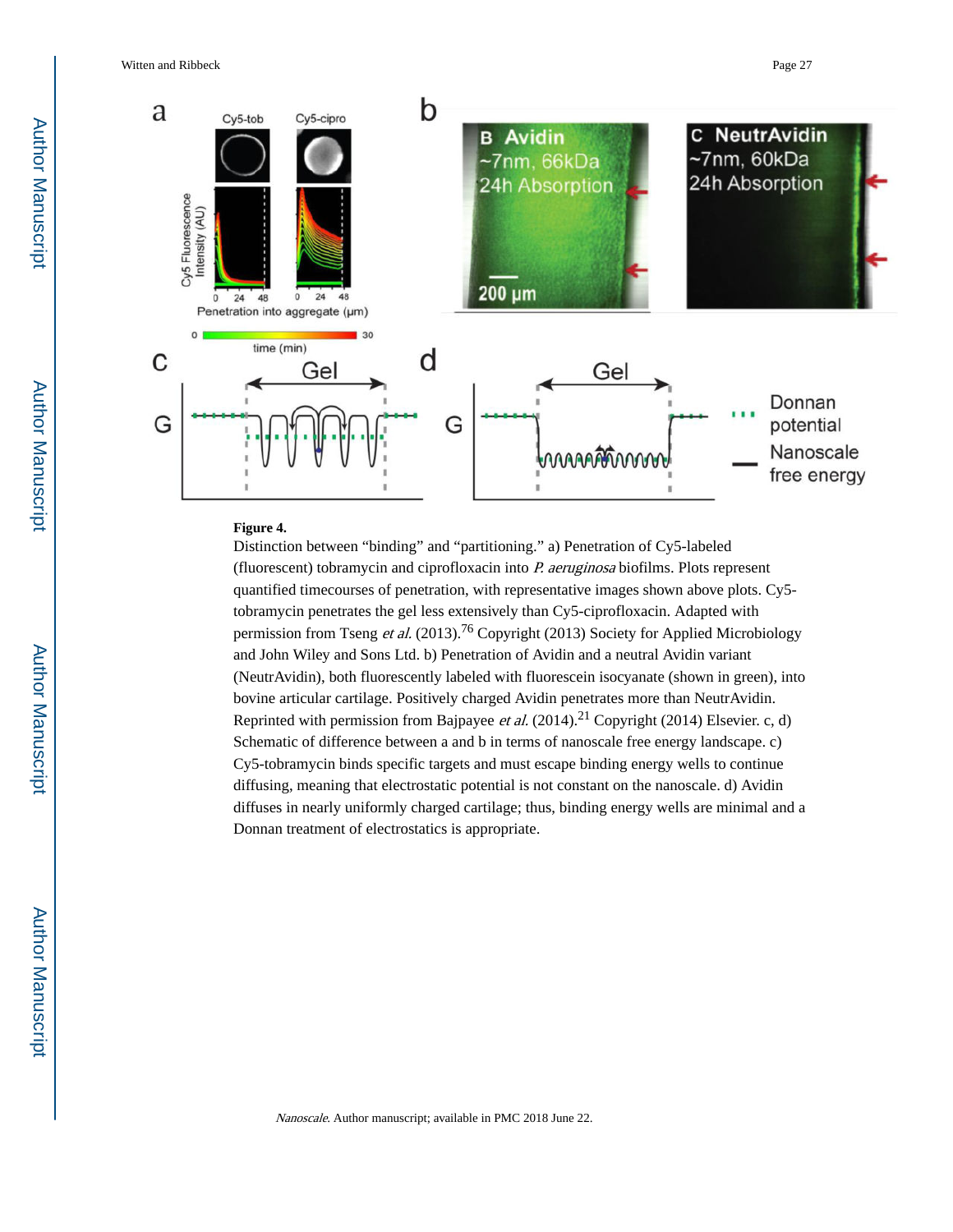

#### **Figure 5.**

Nanoscale heterogeneity of solutes and effect on gel diffusion. a) Surfaces of (i) human rhinovirus (PDB: 2rm2) and (ii) human albumin (PDB: 2bxi), with positive charges in blue and negative charges in red. Reprinted with permission from Cone  $(2009)$ ,  $^{128}$  (Copyright (2009) Elsevier). Rhinovirus and albumin are densely coated with opposing charges. b) Two fluorescently labeled peptides with the same net charge but different spatial arrangement. The "block" peptide at left interacts weakly with mucin while the "alternating" peptide at right does not;131 schematic shows potential mechanism for this difference. c) Effect of immobilized charges on nearby hydrophobic interactions, probed by measuring the adhesion of a hydrophobically functionalized gold (Au) atomic force microscopy tip adhesion to surface monolayers. Amine  $(NH_3^+)$  groups strengthen hydrophobic interactions between these hydrophobic surfaces, while guanidinium (Gdm+) groups weaken or eliminate them. Adapted by permission from Macmillan Publisher Ltc: Nature (Ma et al., 2015).<sup>135</sup> Copyright (2015).